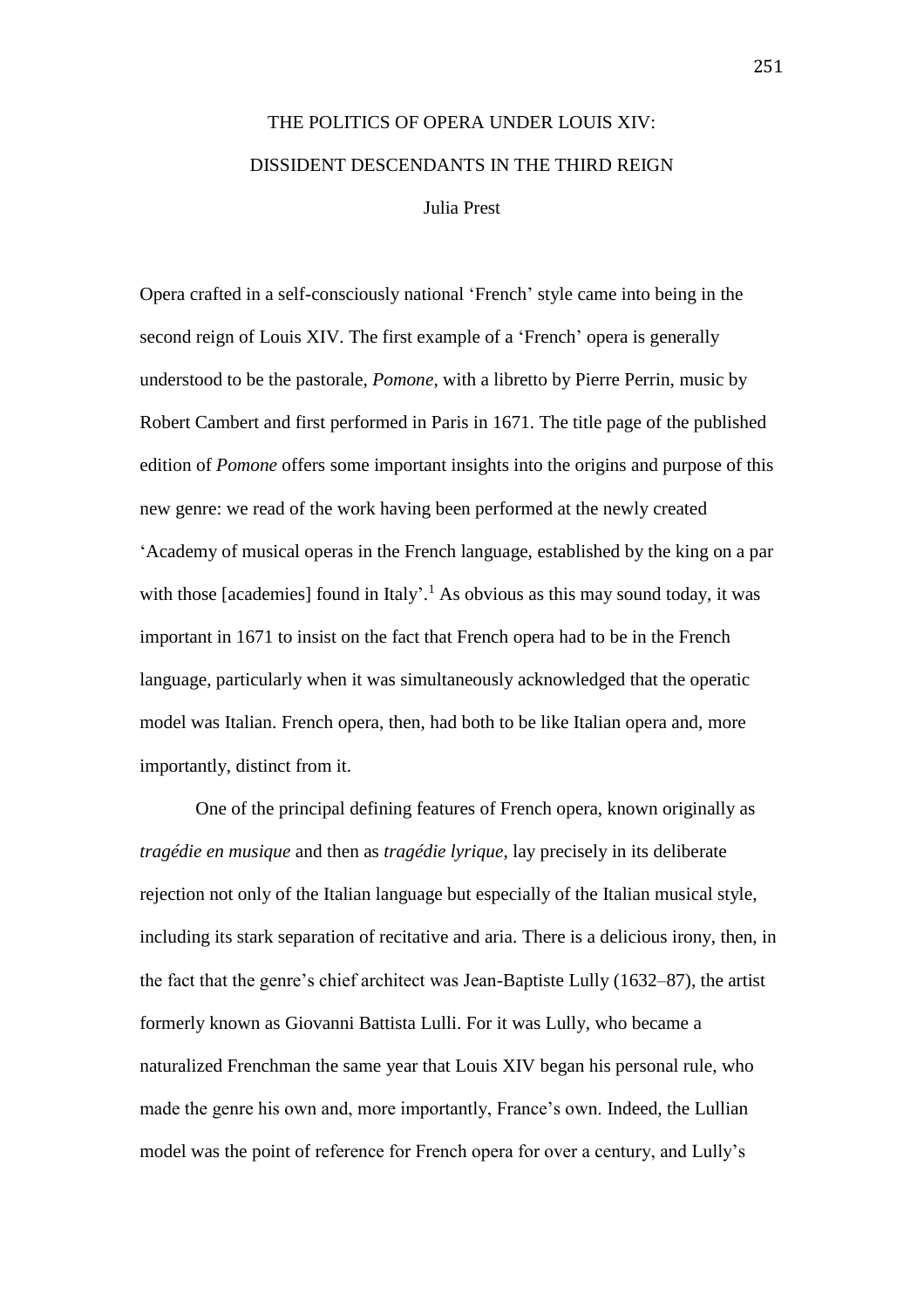works remained popular into the 1770s, although they were adapted over time to suit evolving tastes.<sup>2</sup> Few would dispute the fact that his extraordinary influence came about and was subsequently maintained by means of the political and social structures that had been put in place by Louis XIV. Louis's heightened sense of his own kingly legacy was matched by Lully's burning ambition, and the two men shared a common belief in the power of the arts to move and influence an audience. Which brings us to the second principal defining feature of French opera: its political imperative.

French opera's political roots were written into its organizational structure, for its official home was the Académie d'opéra, established by Colbert in 1669 and renamed the Académie Royale de Musique when the royal privilege was passed from Perrin to Lully in 1672. The only one of the royal academies concerned primarily with performance, the opera was something of a hybrid institution, both royal and public, destined to give performances both at court and in town. Lully's 1672 privilege put strict limits on the number of musicians and singers that could be used by others in their musical productions (including at that time Molière in his *comédies-ballets*), and although these strictures were at times contested and/or ignored, Lully's tight grasp on French music theatre was fundamentally secure. From Lully's first *tragédie en musique* in 1673 until his death in 1687 the repertoire of the Académie Royale de Musique, which was housed at the Palais-Royal, consisted entirely of his works. The king and the Petite Académie, of which Lully's principal librettist, Philippe Quinault (1635–88), was a member from 1674, kept a close eye on the operas produced, the majority of which were premiered at court, usually at carnival time, and then transferred to the Palais-Royal in Paris around Easter. The fact that opera was set up both as a courtly and a public genre suggests that its message was intended to reach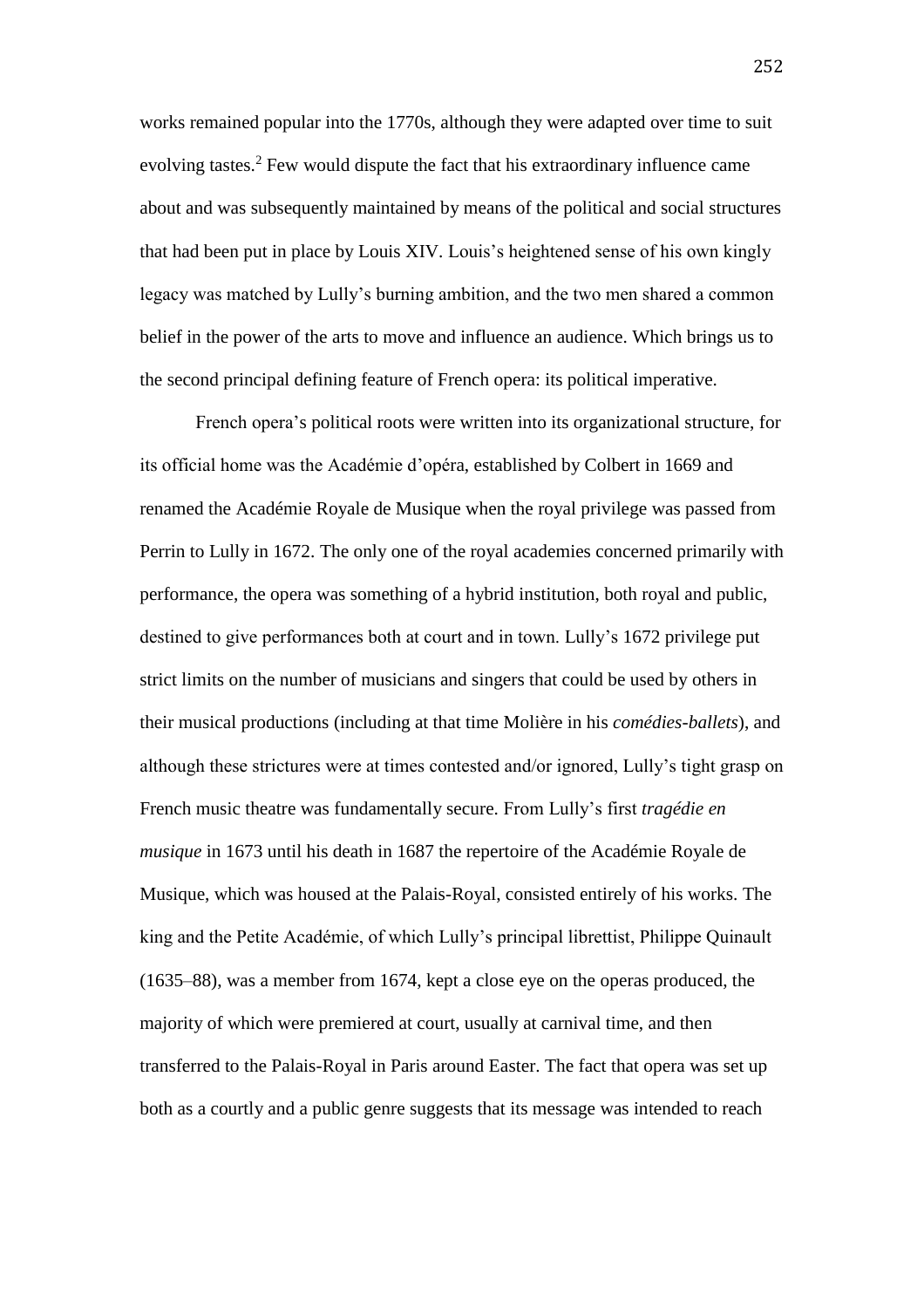both audiences, but we should allow for the possibility that its reception may not have been identical in both locations.

Certainly it was understood that the king was glorified by the creation and existence of a new French genre intended to rival or, better still, surpass its Italian counterparts and, more specifically, by the operatic prologue – a feature of French opera that was formalized by Lully that will be discussed in more detail below. The political thrust of the operatic prologue and of the genre more broadly also accounts for its ultimate rejection of the comic form and even of comic interludes, $3$  for the testing task of praising France's king was particularly precarious when the audience was expecting to laugh at and thereby to question what they saw on stage.<sup>4</sup>

The creation of French opera and an operatic legacy in the second reign of Louis XIV owes much to the personal ambition of Lully and his usefulness to the king's broader project. However, Lully's last *tragédie en musique*, *Armide* (1686) marked the beginning of the third reign in operatic terms and the difficulties inherent in a politicized form of opera were already apparent by this time. With this in mind, the question that then remains is what happened to French opera in the third reign when Lully was first out of favour and then dead, and when the ageing Louis was becoming increasingly disinterested in the genre? This last question will be addressed not by offering a survey of operas produced in France between 1686 and 1715 (which would prove little more than what is already known about Lully's towering influence and a lack of clear successors), but rather by exploring briefly a series of examples selected for what they reveal about the politics of opera during the third reign.<sup>5</sup> The 'descendants', many of them biological descendants, of both Lully and Louis will be seen to have been 'dissident' in the sense that, to a greater or lesser extent, they challenged the status quo as it had been established earlier in the reign. Given the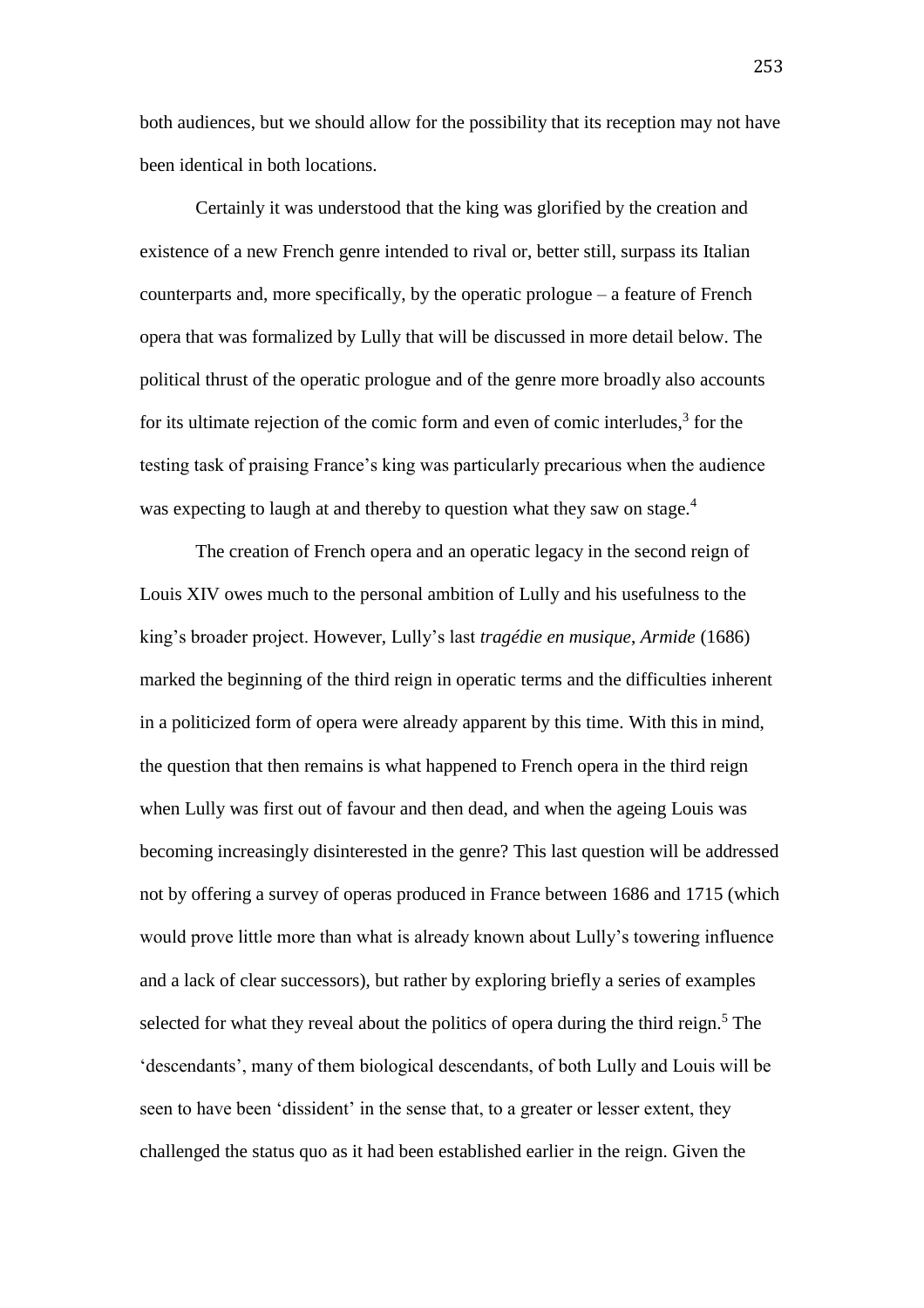importance placed by the Bourbon monarchy upon the arts, this constitutes a significant element in our understanding of the changing nature of the regime.

## **I. Prologues and Politics**

In terms of the works themselves, the most overtly political part of a French opera was without doubt its prologue. The tendency among modern critics has been to dismiss the prologue either as being extraneous to the body of the opera or as yet another example of empty – and therefore uninteresting – praise of the king. Yet this reluctance to engage more fully with the prologue may stem more from its intricacy than from its alleged simplicity.<sup>6</sup> Christophe Deshoulières is surely right to observe that for a modern audience the prologue is 'the most difficult part to understand'.<sup>7</sup> But in our attempts to bridge that gap, we should allow for the possibility that even when the maximum number of cultural references have been deciphered and the original performance context uncovered to the fullest extent possible, the prologue might remain somewhat opaque in its function, not only because of the limits of our historical understanding but also because it was never absolutely clear and transparent in the first place.

The prologue raises a number of key questions for the modern scholar, some of which may also have troubled opera-goers and image-makers during the reign of Louis XIV. At a very fundamental level, we must ask ourselves what the prologue is and how it relates to the rest of the opera. If we accept that it is in some way a form of what we now call propaganda, we must ask ourselves if and how it differs from other better-known and perhaps better-understood forms of propaganda. With regard to the dissident descendants of the Lullian model, it will be seen that their dissident qualities are sometimes detectable precisely in their operatic prologues, although in other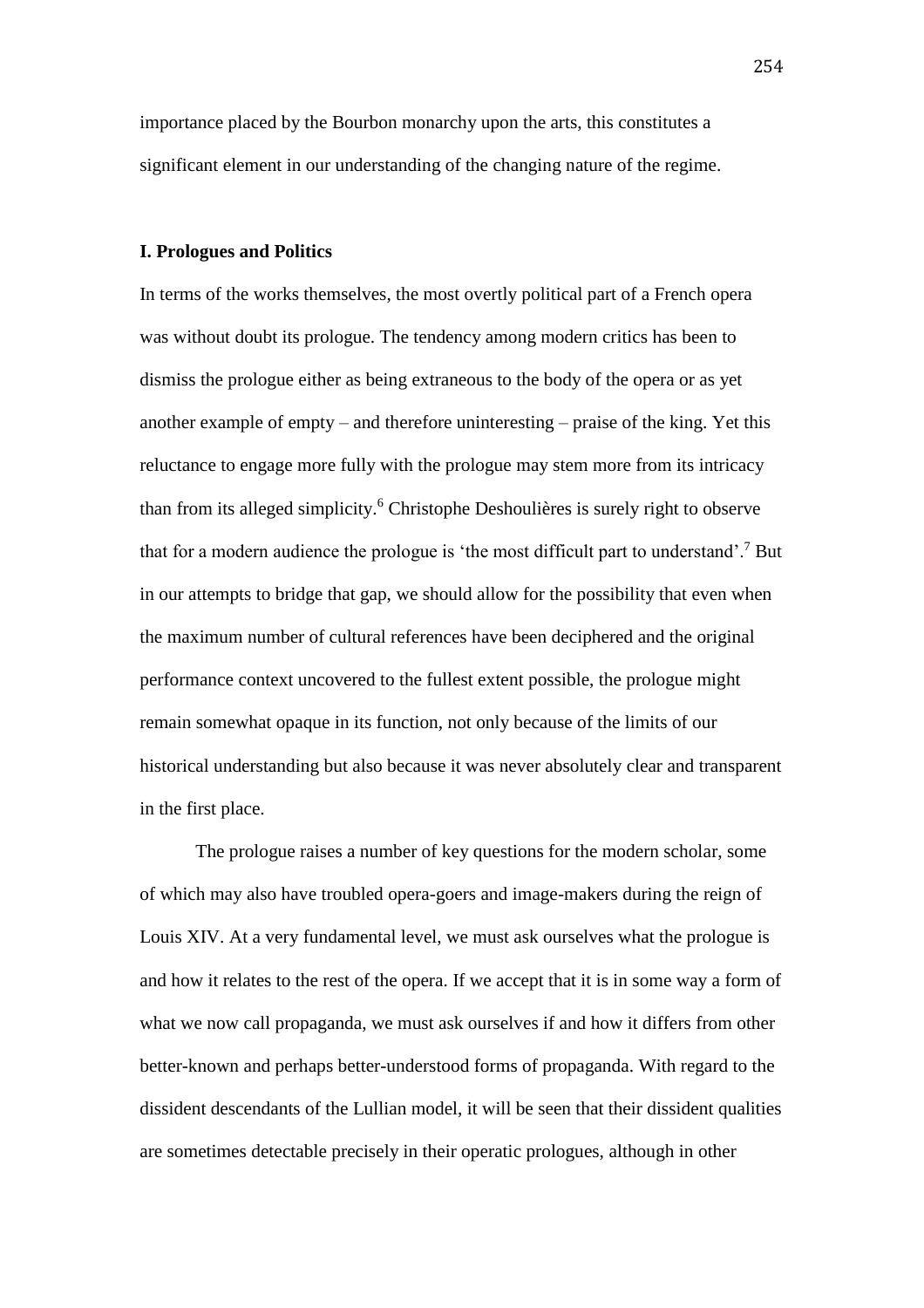instances these have more to do with musical style and genre. Often they involve both.

The performance of an opera began with the orchestral overture *à la française* (another musical form formalized by Lully), followed by the prologue and then a repeat of the overture. This was then followed by the five acts of the body of the opera – a structure that echoed the five-act form of classical French tragic drama as expounded by Corneille and Racine, but with the important addition of a significant amount of dance. The inclusion of a prologue, then, was one of the key differences between spoken tragic drama and sung tragic drama at the time.<sup>8</sup> In the majority of cases, the prologue features allegorical and mythological characters that do not reappear later in the opera, a fact that has contributed to the view that it has little or nothing to do with the rest of the work. Set in a place resembling contemporary France, the characters of the prologue speak of some kind of hero who might or might not be identified explicitly as a king; likewise, they often allude to contemporary events in terms that are not explicit but which would have been perfectly intelligible to a reasonably informed audience.<sup>9</sup> The hero is gently reproached for being away at war or praised for having brought about peace; ultimately, he is praised by a collective celebration involving all present.

But to what end? Geoffrey Burgess suggests that the prologue functions partly as a performed dedication to its royal patron and ideal(ized) spectator.<sup>10</sup> However, even this is not straightforward when one considers that the written dedications to Louis XIV in the published versions of Lully's scores sometimes differ markedly in both form and content – something that will be explored briefly below in the case of *Armide*. Likewise, critics approaching the question from a more theatrical perspective have rightly commented on the role played by the prologue in taking the audience

255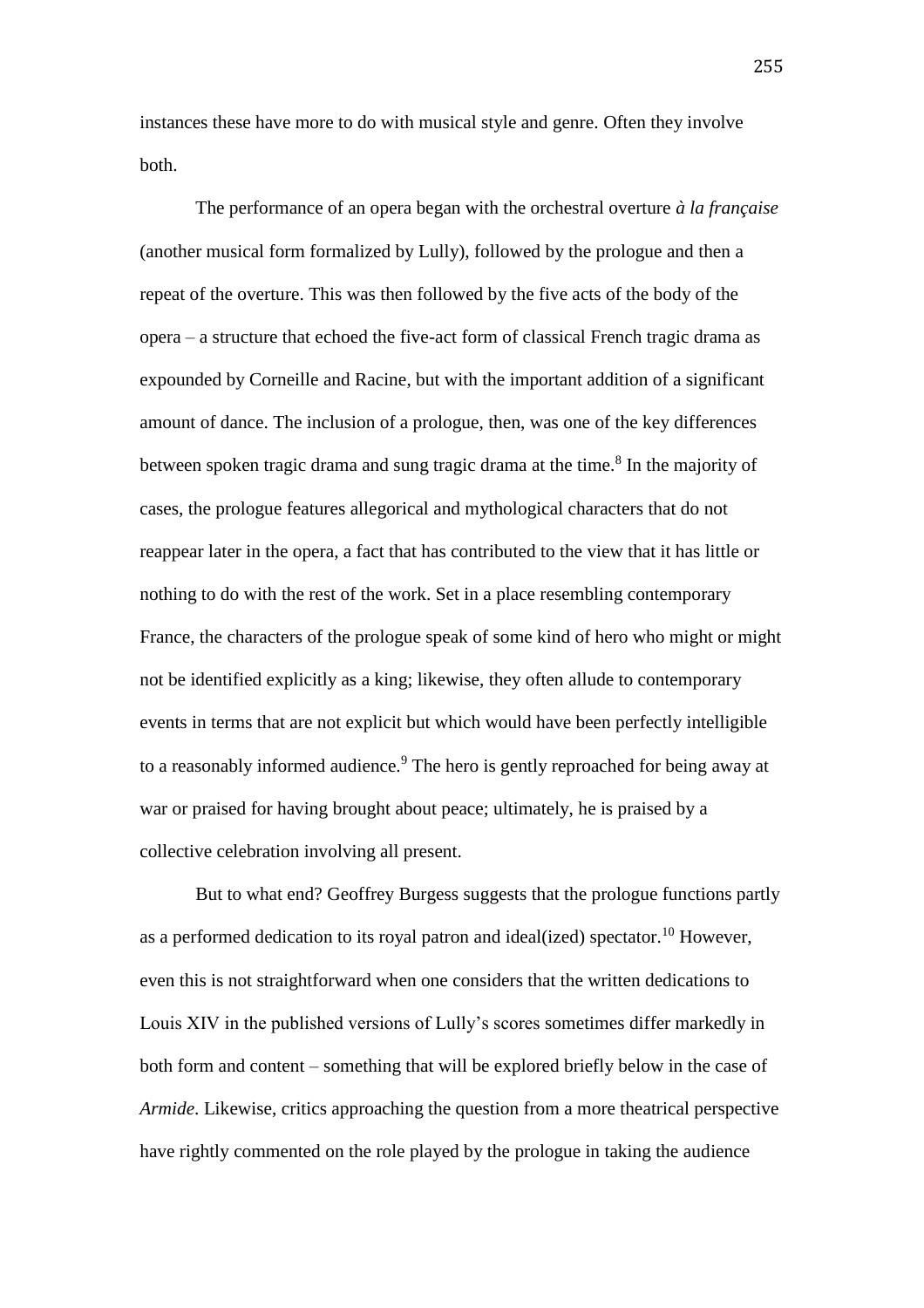members away from their daily reality and easing them into another world that not only includes *le merveilleux* (elements of the supernatural that were mostly absent from spoken tragedy) but was also sung throughout (the novelty of this should not be overlooked). In this context, the mixture of familiar references with allegorical or mythological beings might indeed have offered a welcome via media between the audience's daily reality and the fiction of the opera. In that sense it serves as both a transition from one world to another and as a preparation for what is to come. There may also be an additional structural purpose to the prologue, for the collective celebration of the anonymous hero of the prologue is often echoed by the collective celebration of the opera's hero at the end of the work.

Structurally, then, it is possible to account for the prologue as a performed dedication and/or as a performed transition from one world to another. But how does it work as a performance in honour of the king (a function suggested both by the dedicatory argument and by our understanding of the references to a local hero)? And how does the subsequent portrayal of the opera's principal hero support or detract from this? The widely-held understanding that the invisible hero of Lully's opera prologues is or, rather, represents Louis XIV seems irrefutable in the context of 1670s and 1680s France. Couvreur's suggestion that the prologues kept Louis XIV on the stage when he had given up dancing in court ballets is an interesting one that hints at some important questions about the best way for the king to promote his image in public and specifically through theatre.<sup>11</sup> Although the blanket view that the prologues constitute straightforward propaganda is an oversimplification, it is certainly true that some of the tributes made to the hero of Lully's prologues are relatively straightforward. This is particularly the case when the hero is praised for having brought peace to France and when this reflected an on-going historical reality.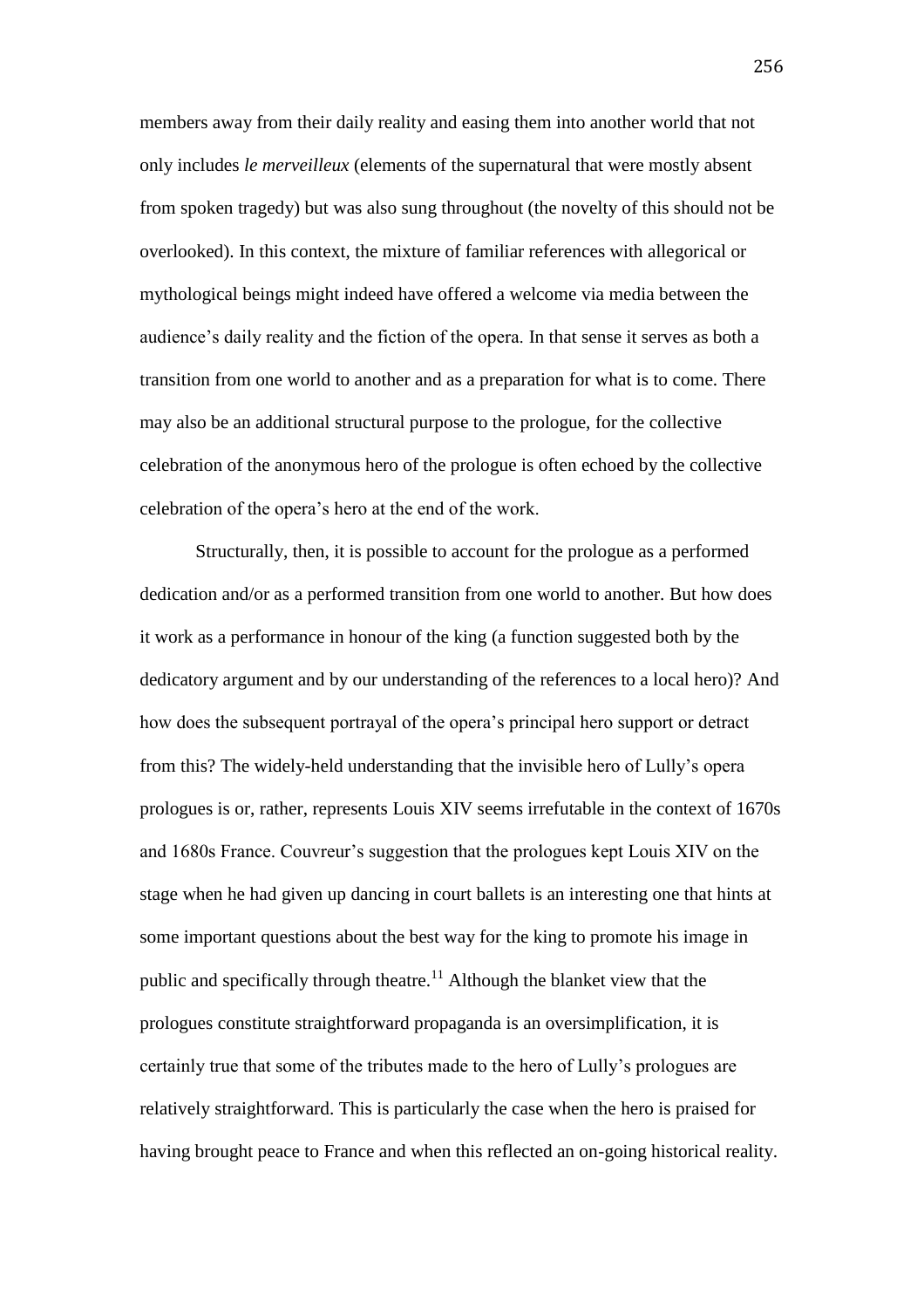But, for there to be a new and welcome peace, there must of course have been war first. Lully's first four operas were composed during the Dutch wars: *Cadmus et Hermione* (1673), *Alceste* (1674), *Thésée* (1675) and *Atys* (1676). The tension between the attractions of pleasure and the trials of war is not overlooked and is generally addressed via a dialogic structure between glory and war on the one hand and peace and the arts on the other. At the end of the dialogue, a rhetorical space is created that allows the ensuing opera to proceed. It should be noted that the dialogues do sometimes include references to the horrors of war in which at least one critic reads an 'undeniable element of criticism'.<sup>12</sup> The Treaty of Nijmegen in 1678 liberated opera from this awkward tension and peace is openly celebrated in the unremittingly joyful prologue to *Bellerophon* (1679),<sup>13</sup> featuring Apollo praising the greatest king on Earth, and in that of *Proserpine* (1680), which, with a return to the dialogic structure, stages the glorious triumph of Peace over Discord.

## **II. The Third Reign Begins:** *Armide* **(1686)**

Lully's *Armide* (first performed in February 1686) is widely considered to be his finest opera, and La Gorce's view that it represents the apogee of Lully's *tragédie en musique* as the representative genre of French opera is widely shared.<sup>14</sup> Its chivalric subject was chosen by the king, and its prologue is closely aligned with more official forms of kingly encomium. In addition to the customary references to a masterful hero and, in this instance, to peace, the prologue to *Armide* features a transparent and deliberate reference to a very precise and very recent political event: the Revocation of the Edict of Nantes in October 1685. The allegorical figure of Wisdom sings:

In the midst of the repose that he guarantees to humankind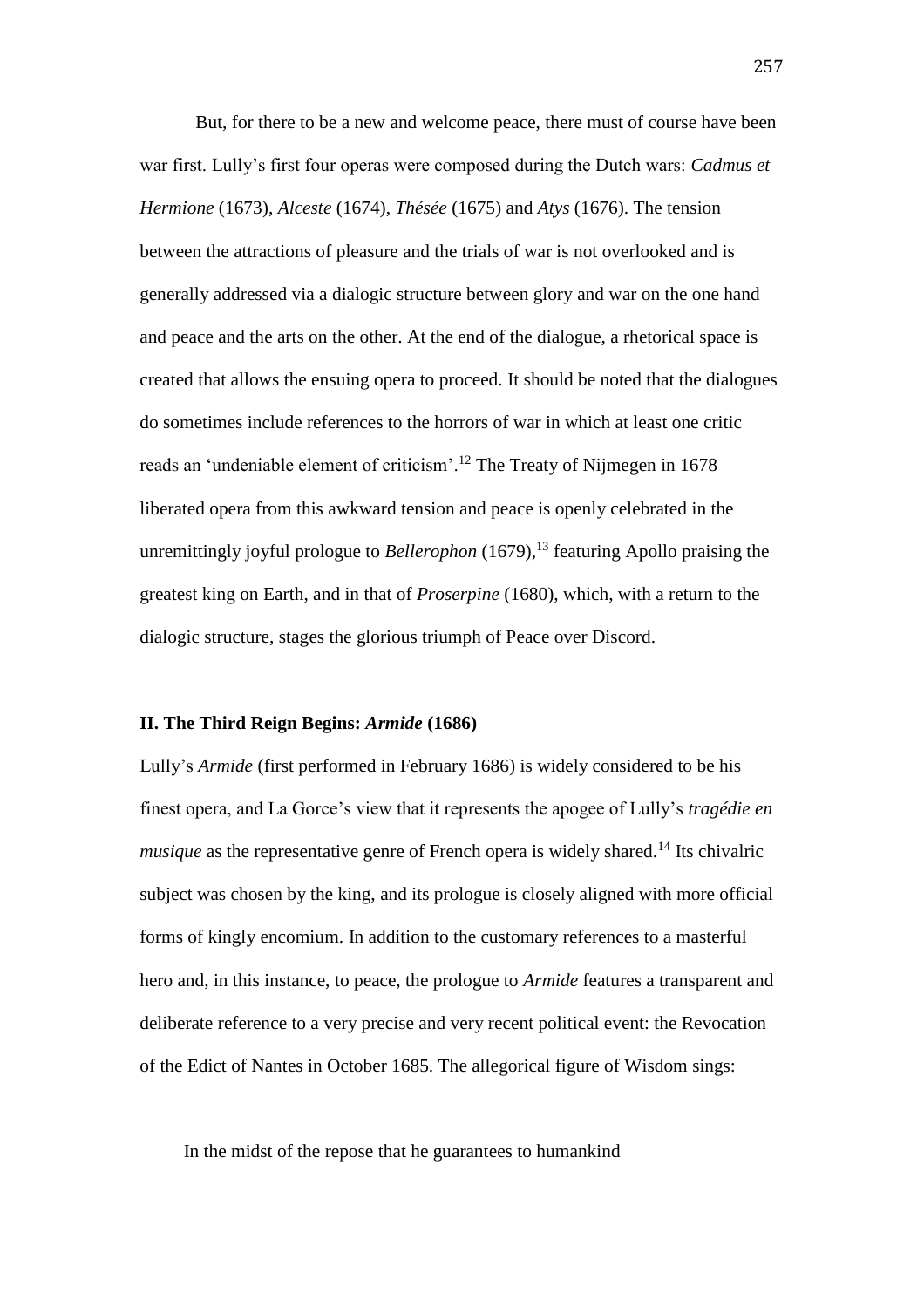He brings down with his powerful hands

A monster that has long been considered invincible.<sup>15</sup>

The key term here is 'monster' (*monstre*), commonly used in the *Mercure galant* newspaper and elsewhere to designate what was perceived as the heresy of Protestantism. In both the newspaper and the operatic prologue the heroic Louis XIV is thus depicted as having slain the monster of heresy.<sup>16</sup> The prologue is, in modern parlance, absolutely on message. Why, then, did *Armide* not receive a court premiere and why am I arguing that it epitomizes the precarious nature of the political dimension to French opera and the beginning of the third reign?

To a certain extent, the reasons are circumstantial. The ill-health of the composer and then of the king led to delays, which in turn necessitated a town premiere (the anticipated performance of *Armide* at the court's carnival celebration having been replaced by the *Ballet de la jeunesse* by Lalande). The fact that Louis the Grand Dauphin – but not Louis the king – attended several public performances of the work is also significant. Certainly, we know that Lully was disappointed by this turn of events as he wrote openly about it in his *dédicace* to the published version of the score in 1686. Here Lully juxtaposes the undeniable public success of his new work with the fact that it has not been seen by the king, the patron and theoretical spectator of French opera par excellence. In words that appear to combine rhetoric and brute honesty, Lully admits that he seeks only the king's approbation, hinting at the political usefulness of the genre that he has forged: 'the acclaim of the whole of Paris is not enough for me; I only wish to dedicate all the efforts of my genius to you, Sire'.<sup>17</sup> In anticipation of a belated invitation to perform the work at court, Lully dedicates the print version to his king.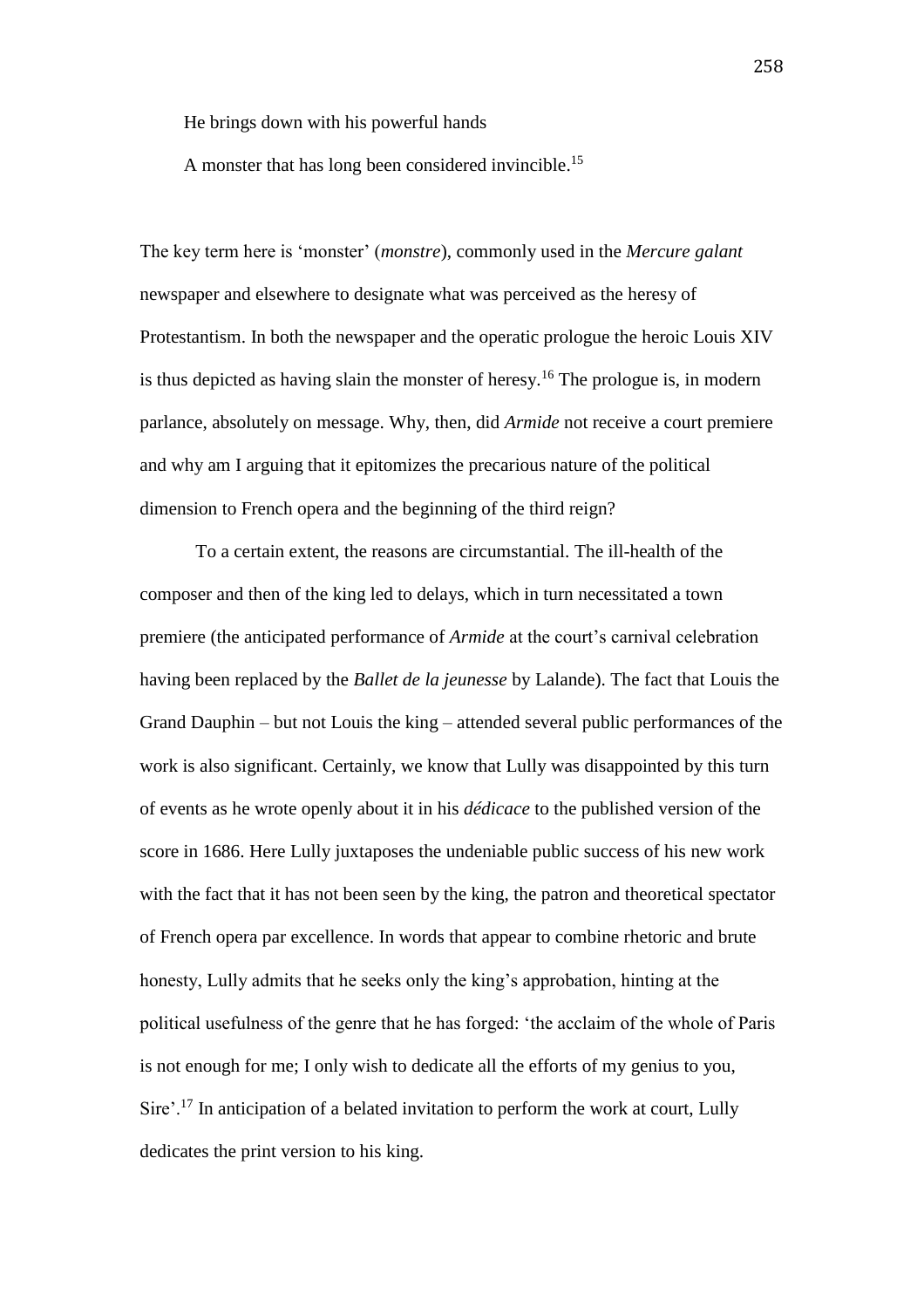In the end, the court premiere of *Armide* did not take place until after Lully's untimely death in March 1687, and then, it seems, only at the behest of the Dauphin. Something had clearly gone awry. We should not overlook the significance of the scandal of Lully's sexual relationship with the page, Brunet, which had erupted in 1685 and caused considerable displeasure to Louis XIV. But this is only a partial explanation. At the same time that Lully was taking his model of French opera to its exemplary heights, the genre's usefulness was increasingly questionable as the heroism celebrated in the prologue became increasingly divorced from the reality of France's king. Furthermore, if the operatic prologues featured heroes who could still be identified with the official image of Louis XIV (if not with his reality), the operas themselves had a tendency to feature more dubious heroes. The hero of *Armide*, Renaud, is a case in point, for he is a weak man who spends much of the opera powerless under Armide's spell.<sup>18</sup> In the 1718 edition of the score, the decorative headpiece to Act II features a hero who looks more *vaincu* (vanquished) than, as the text below would have it, *invincible* (invincible) (see Figure 10.1) [**INSERT** 

**FIGURE 10.1 HERE OR SOON AFTER**]. It was widely known at least to the court audience that Louis XIV had throughout the 1660s and 1670s conducted a number of extramarital affairs, some more scandalous than others, and that his relationship with the more pious Madame de Maintenon was, as far as we know, only formalized in secret in 1683 following the death of Queen Marie-Thérèse earlier that year. While *tragédie en musique*, with its mythological and chivalric subject matter, was hardly a genre to pass any moral judgement on sexual infidelity, its political dimension did invite audiences to consider the possibility of the political risk to a monarch of falling under the influence of a woman – a possibility that Louis XIV himself acknowledged in his *Mémoires* in a passage that was later suppressed.<sup>19</sup> Georgia Cowart has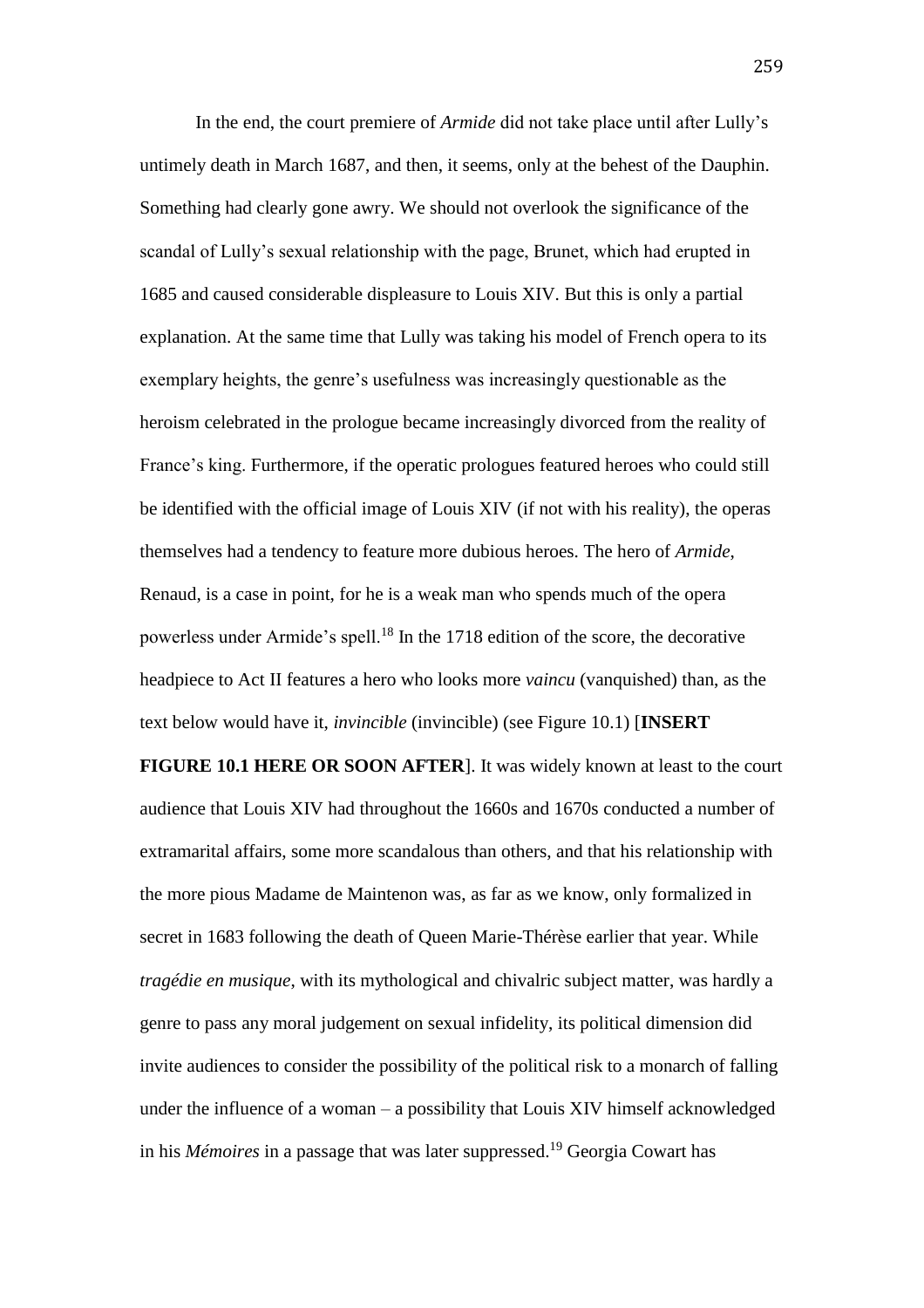suggested that Lully's later operas featuring an *héroisme manqué* used their flawed protagonists 'as a negative reinforcement of the perfection of Louis XIV as the "greatest hero"<sup>20</sup> This is a viable interpretation, but alongside it sits the equally viable possibility that some audience members might have been reminded of the parallels between the flawed operatic hero and their flawed king. $21$ 

If we cannot arrive at any definitive answers to these questions, what is clear is that there were a series of tensions at play in all these operas, between the fiction of the prologue and that of the opera, between the operatic fiction and the increasingly fictional construction of the heroic Louis XIV, and between the fictional Louis XIV and the reality of the later (and perhaps also earlier) portions of his reign. If the collective emphasis in opera is on military heroism, the king's dwindling heroism in this regard seems particularly poignant and open to comment.

*Armide* is often hailed as Lully's last opera, but this is not strictly the case: rather, it was Lully's last *tragédie en musique*. In the course of his life, Lully had established a solid track record of sensing which way the politico-musical wind was blowing, having already embraced and then abandoned *comédie-ballet* in favour of musical works that were sung in French throughout. And so, at the same time that he hedged his bets by trying to convince Louis XIV to restore his favour to the *tragédie en musique*, Lully embarked on another trajectory in the form of his three-act heroic pastorale, *Acis et Galatée*. The librettist for this work was Jean Galbert de Campistron, who was employed by the duc de Vendôme.<sup>22</sup> The duc, who had a reputation as something of a libertine, and his brother, Philippe, commissioned *Acis et Galatée* as part of a week-long fête held at the duc's chateau in Anet in honour of the Dauphin in September 1686. The work features a prologue that offers a number of insights into the politico-musical climate of the time. Set in the chateau at Anet,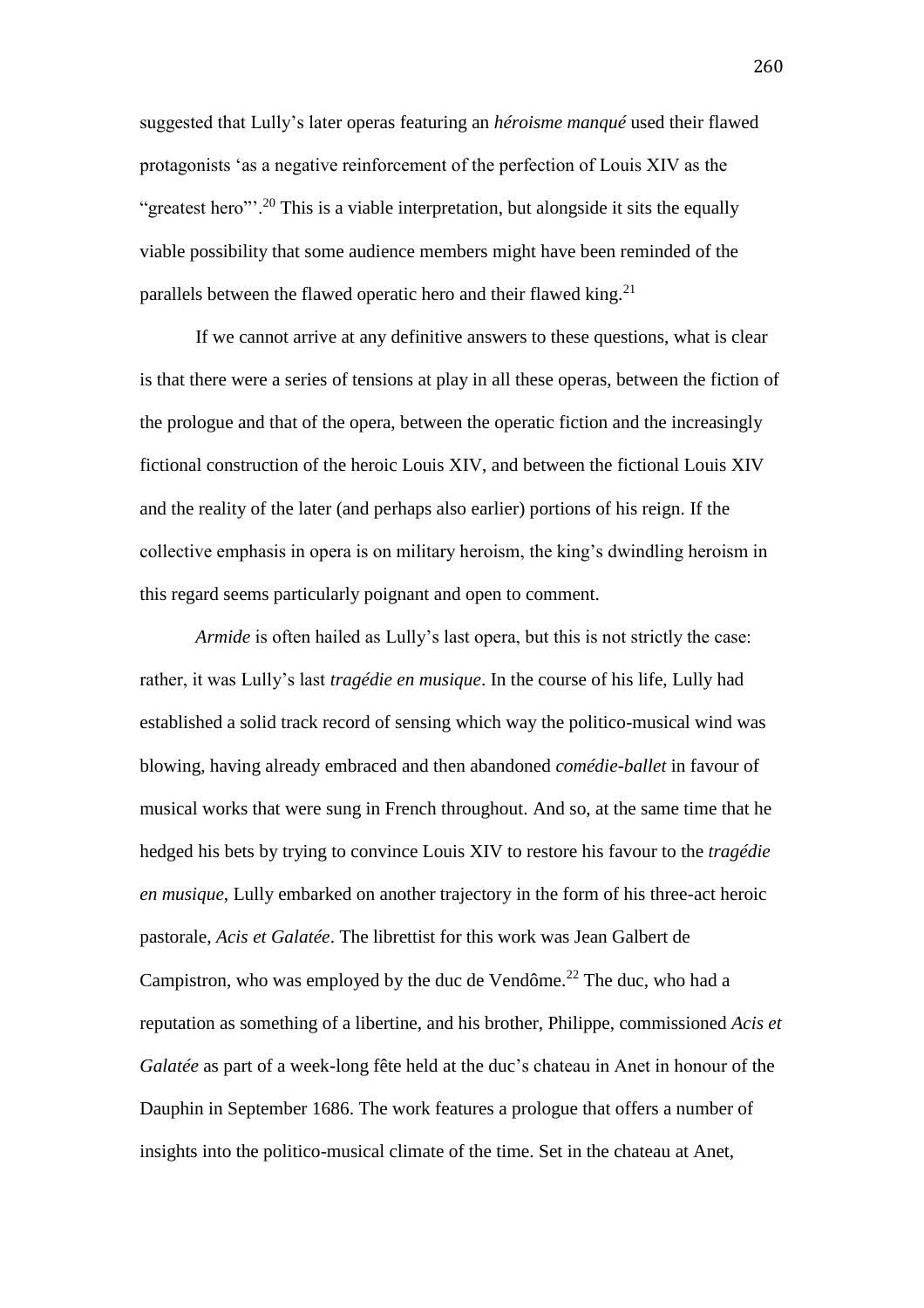thereby minimizing the distinction between fact and fiction, the prologue opens with Diana anticipating the arrival of the Dauphin, who is described as 'the son of the most powerful and most just of kings'. <sup>23</sup> While the Dauphin is seen in relation to Louis XIV, it is nonetheless significant that a new living individual had made his way into the political prologue and particularly one to which the name of Lully is attached. To a degree, then, Lully had thus become a dissident descendant of his own tradition. And, although his musical style remains unmistakeably 'French', the pastorale makes little attempt to engage with the heroic themes of the *tragédie en musique*.

The question arises too of the degree to which the Dauphin, as the new idealized spectator of French opera, represents the dissident descendant of his father in matters of high culture. The appearance in the prologue of Apollo on a suspended cloud draws attention to the king's absence at the same time that it seeks to atone for it: Apollo sings of the king's love for his worthy son, thereby legitimizing the prologue's new object of praise, and then expresses the following wish: 'May these same songs on a more auspicious day entertain the king himself again'. More than mere politesse or even wishful thinking, this is a revealing and poignant reminder that Louis XIV remains in theory but no longer in practice the privileged spectator of French opera. There is reason to believe that Louis XIV was displeased by this fête,  $24$ and we know that the opera was never performed for the king, but that it was transferred to the Académie Royale de Musique the same year. The significance of an operatic prologue praising someone other than – albeit in addition to – Louis XIV reaching not just the court nobility at Anet but also the wider opera-going public in Paris should not be underestimated.

Lully's death a few months later following a conducting injury, is one of the most notorious in musical history: he contracted gangrene having stabbed himself in

261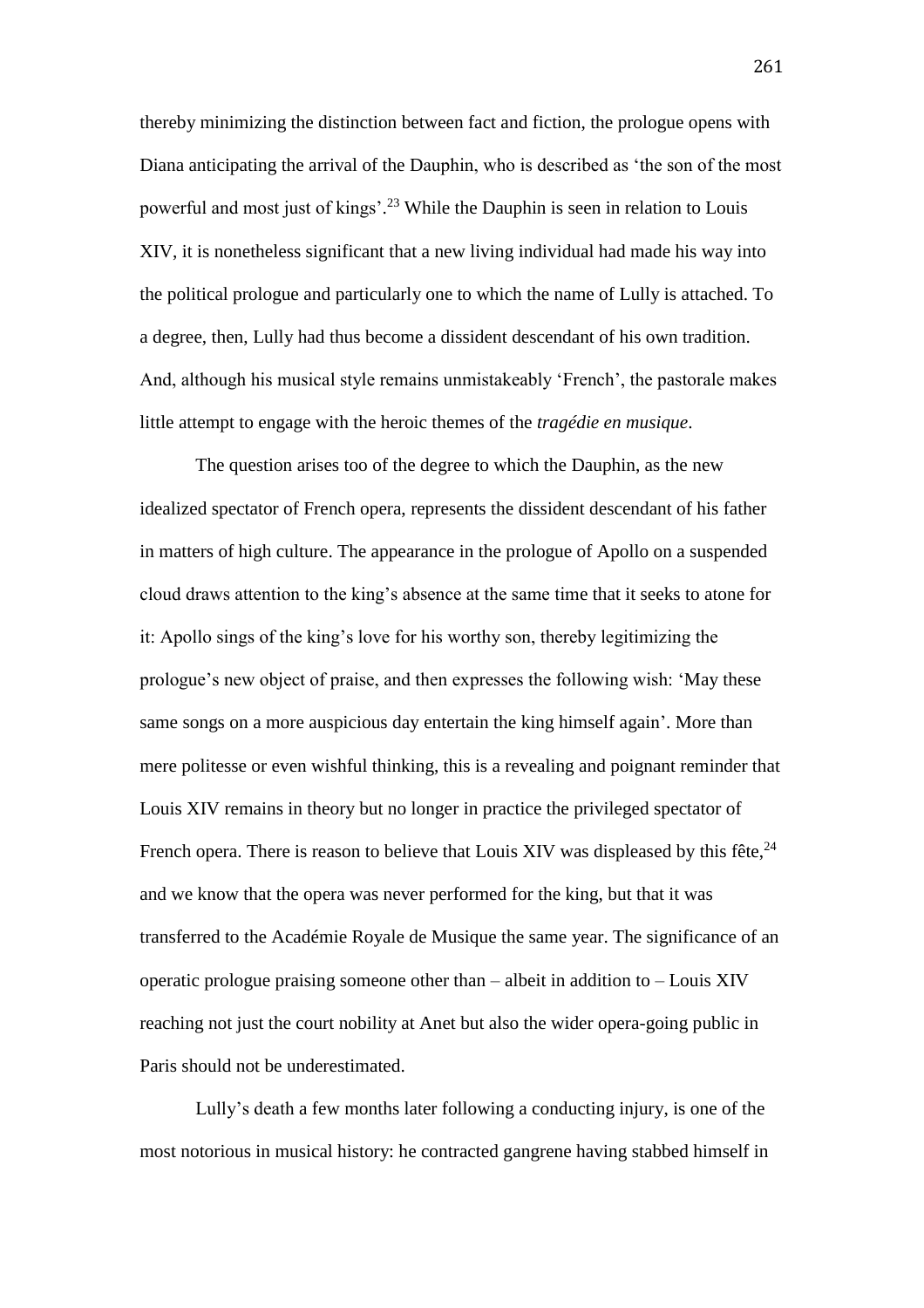the foot while conducting a performance of his *Te Deum* marking the king's recovery from an operation on his anal fistula. Despite having fallen from favour, Lully's operatic legacy was, however, sufficiently well-established to make its mark on the third reign and beyond. Indeed, the great paradox of French opera in the decades immediately following Lully's death is the fact that it featured a large number of premieres of new operas alongside a large number of revivals of Lully's.<sup>25</sup> As Lully's work lived on, other composers were finally able to have their works performed at the Académie Royale de Musique. Some tried their hand at the *tragédie en musique*, while others experimented with different operatic forms, often with a comic and/or Italian bent. What is commonly overlooked is the possibility that Lully himself had been moving in a new operatic direction and that he himself might have undermined his own legacy had he lived long enough to do so. Instead, the task fell into other hands.<sup>26</sup>

## **III. Dissident Descendants**

It soon became clear that Lully's sons, Louis and Jean-Louis, were unable to fill their father's operatic shoes. Their opera, *Zéphire et Flore*, a collaborative work probably involving other composers as well, was produced in 1688 on the anniversary of Lully's death. Its published score is dedicated to Louis XIV and features a warm appeal to their father's royal patron (and Louis Lully's godfather). The opera includes a prologue that is reminiscent of the Lullian model, although one critic has deemed the work 'a reversal of … the absolutist image of the Sun', declaring that the central character of Boreas is an 'absolutist villain'.<sup>27</sup> Although this is a knowingly provocative reading (it seems unthinkable that Lully's heirs would have sought to goad the king), it does highlight the unworkability of the hereditary model for control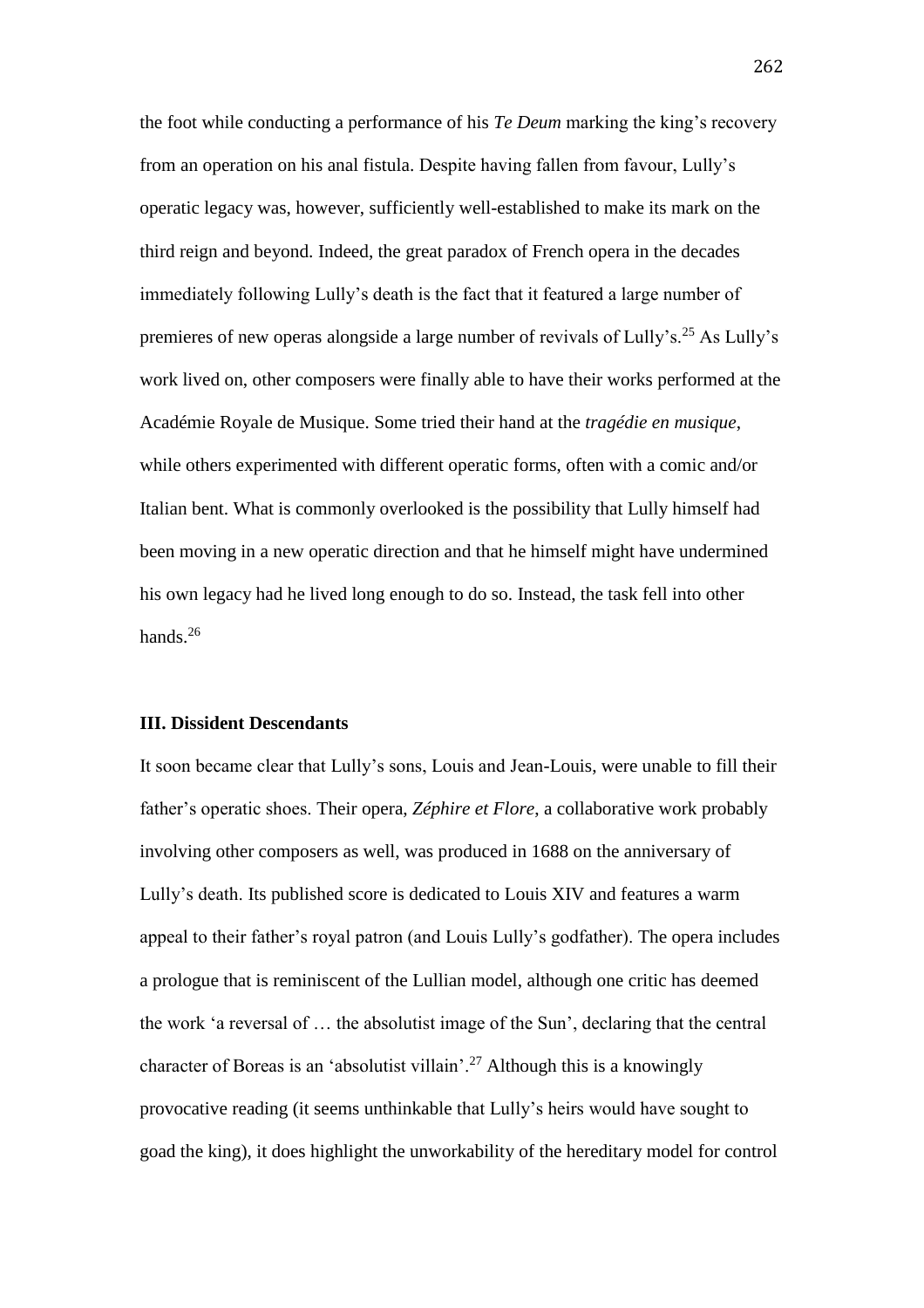of the opera, and the difficulties inherent in finding a successful form of kingly praise, particularly in a genre in which the king had lost interest. The work did not receive any sign of kingly approval and enjoyed only a short performance run in town.

One response to the king's waning interest in opera was, as we have seen, to praise his descendants who were more interested in the genre, notably the Dauphin. Like Lully's *Acis et Galatée*, André Campra's *Le Carnaval de Venise* (1699) featured a prologue that praised the Dauphin alongside Louis XIV.<sup>28</sup> The goddess Minerva comments on the importance of attracting the attention of 'a great prince whom I love', which could conceivably have been Louis XIV were it not for the fact that a few lines later she urges all those around her to 'serve the son of the world's greatest  $king' – a refrain that is then taken up by the chorus of the divinities.<sup>29</sup> Only later in$ the prologue does Minerva urge the assembled company to 'celebrate a most glorious king'. The king is praised in conventional terms for having brought peace to France, but the use of the term '*mémoire*' (memory) is significant: of the glorious king, Minerva sings 'a thousand magnificent exploits sanctify his memory'.<sup>30</sup> It would seem that the work is in practice dedicated to the Dauphin, a regular attendee at the Académie Royale rather than to the king. Or rather, that it is a forward-looking work for whom the significance of Louis XIV – increasingly interested in sacred music – is now only a memory.

*Le Carnaval de Venise* is significant for other reasons too, notably for its departure from the Lullian operatic model and the challenges it thus posed to the French style. Campra's opera is a three-act *opéra-ballet* rather than a five-act *tragédie en musique*; it features not mythological or chivalric heroes, but bourgeois characters from contemporary Venice – an element that aligns it more closely with spoken comedy and specifically with the *commedia dell'arte*. Given that the Italians were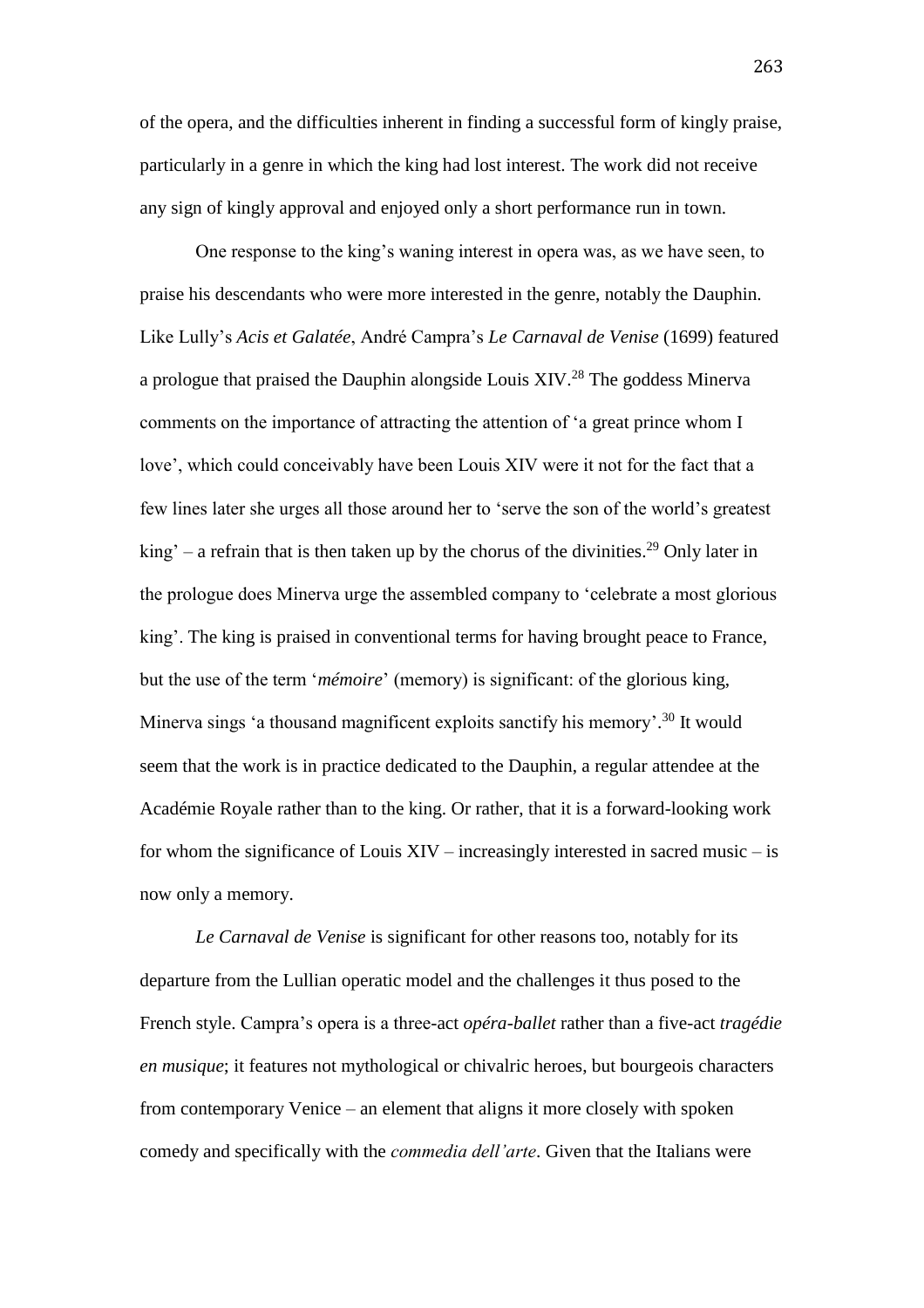notorious for their privileging of satire and parody and that the resident troupe of Italian actors had only two years earlier been exiled from France by order of the king, this is not insignificant. Indeed, the librettist for *Le Carnaval de Venise* was none other than Jean-François Regnard, who had written a number of works for the Italian troupe and who was also known to be associated with the libertine nobility.

The fact that the characters of the opera attend a performance of *Orfeo dell'inferi* is perhaps a reminder of the first Italian opera that had been performed for the French court during Mazarin's unsuccessful attempts to bring the genre to his adopted country, Rossi's *Orfeo* (performed in Paris in 1647), not least because it is written entirely in Italian. The interpolated opera also alludes to the scene in Louis Lully's *Orphée* (1690) in which Orpheus is pitted against Pluto.<sup>31</sup> According to Cowart, where Louis Lully's opera ends in the tragic mode, Regnard's text and Campra's music turn Pluto into 'a ridiculous buffoon'.<sup>32</sup> *Le Carnaval de Venise* thus departs from the Lullian model in a number of key ways: in its use of the Italian language in *Orfeo dell'inferi*, its comic leanings (and possible use of satire), its metatheatrical dimension and its use of Italianate music, particularly in its divertissements featuring *da capo* arias.<sup>33</sup> From the perspective of the hallowed *tragédie en musique* tradition, all these elements made Campra a dissident descendant of French opera, just as the Dauphin's enjoyment and promotion of such works arguably made him a dissident descendant of Louis XIV, at least in operatic terms. Together, Campra and the Dauphin offered what has been described as no less than 'a new form of theater' in an 'operatic countercourt'.<sup>34</sup> Although in operatic terms Campra, who was of mixed Italian and French heritage, is the most viable candidate for the French opera composer who best bridged the great gap between Lully and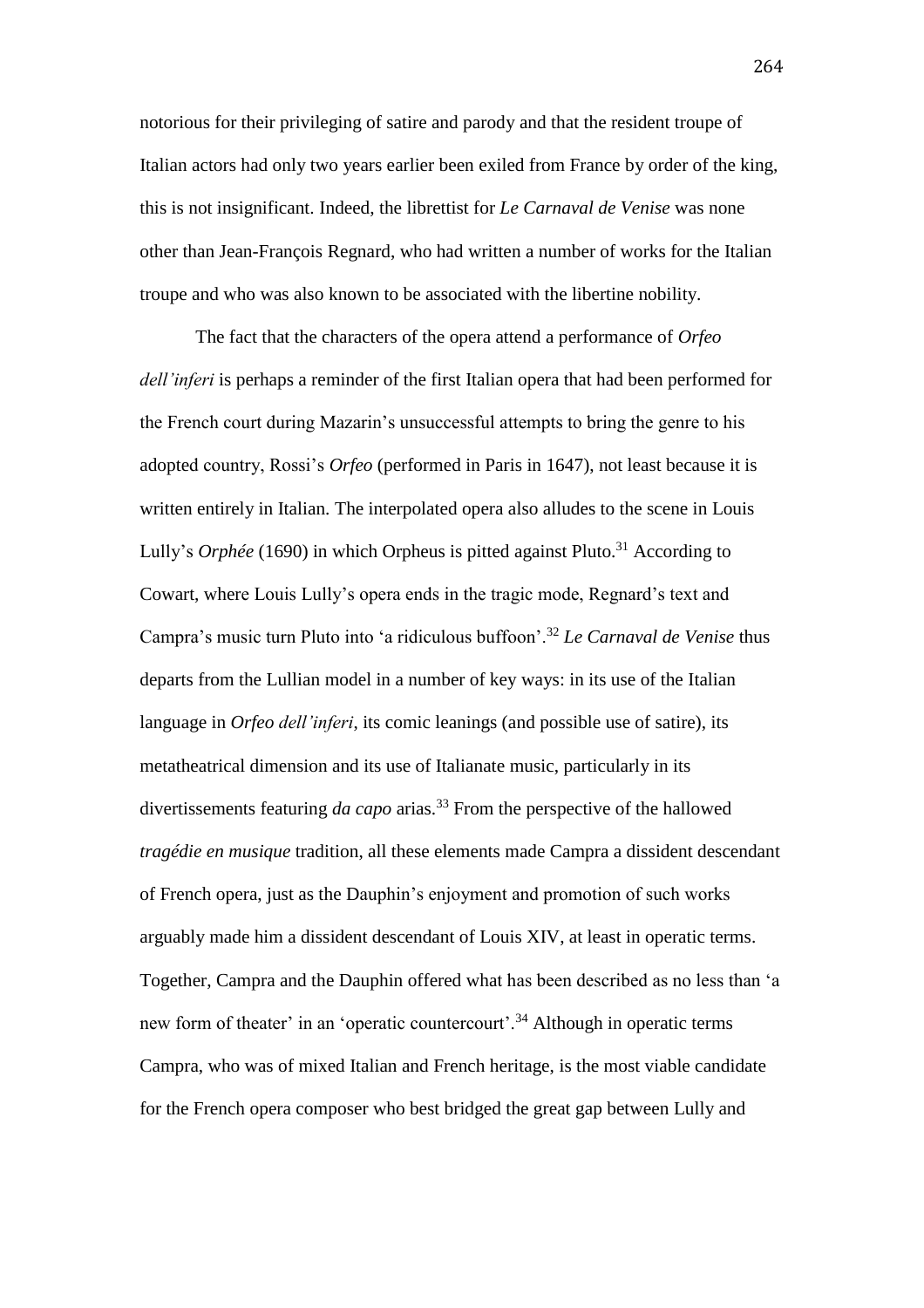Rameau (whose first opera was not performed until 1733), it is in this context unsurprising that he never found favour with the ageing king.

The emergence of the Italian style on the French operatic stage in the third reign of Louis XIV ignited a debate that would rage throughout most of the eighteenth century about the respective merits of French and Italian dramatic music – one that Lully (and no doubt Louis XIV) had hoped to avert by establishing an irrefutable model for posterity. In 1702, the abbé François Raguenet published his comparison of French and Italian opera, complete with a full reprint of the royal privilege granted to Moreau for printing the work. This should not, then, be considered a subversive book as such; rather, the challenge it poses to the desired status quo of French supremacy in matters operatic is more subtle and perhaps more effective as a result. For Raguenet purports to be objective, his stated aim is to offer 'a fair comparison' and 'an accurate evaluation' of the respective merits of both operatic traditions.<sup>35</sup> Certainly, Raguenet speaks with considerable authority being both a connoisseur of opera and having heard performances in both France and Italy, and his tone is mostly measured and even. Raguenet, who identifies as a Frenchman throughout the volume (he writes repeatedly of French works as 'our operas') acknowledges the merits of the Lully-Quinault model, remarking that 'few tragic or comic works are more beautiful than the majority of Quinault's operas';<sup>36</sup> he praises, among other things, the range of voice types found in French opera, the French divertissements, the skill of France's dancers as well as the finesse and delicacy of the French orchestra's performance style and the tasteful costumes employed. He singles out the particular contributions of Lully to French operatic music and of Beauchamps (Louis XIV's former dance instructor) to its dance, opining that in these respects the French model is indeed superior to the Italian one.

265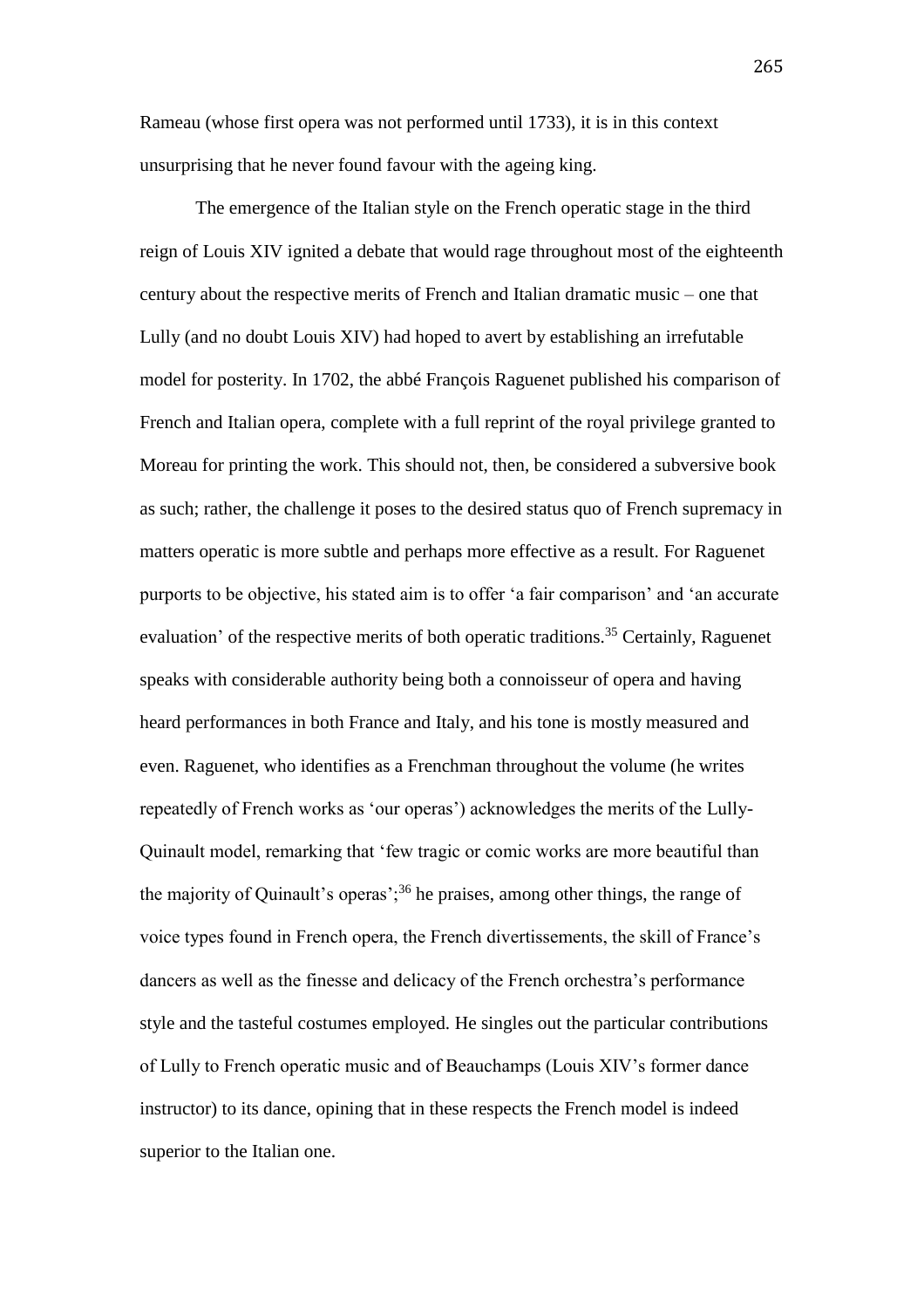By far the greater part of Raguenet's volume is, however, dedicated to the ways in which Italian opera is, in his view, superior to its French counterpart. He begins with the familiar point about the Italian language, and particularly its vowels, being more suited to being sung (a point with which most opera singers today would concur); Italian arias, he claims, are more varied in style, as well as more chromatic, harmonically inventive and expressive and therefore more engaging than their French counterparts, which can sound repetitive and insipid. Raguenet picks out Lully as unsurpassed in France but then insists, rather perversely, that Lully was Italian and that his lone example merely serves to support the view that Italian opera is superior to the French variety – an argument, we can be sure, that would have enraged the naturalized Frenchman had he still been alive to hear it. Raguenet goes on to describe Lully and his influence as 'phoenix-like' and insists on his apparent irreplaceability: 'nothing beautiful has been composed in France since Lully's death',<sup>37</sup> recommending instead that music-lovers travel to Italy to seek operatic satisfaction. Many other elements of Italian opera are commended, but perhaps the most controversial element of Raguenet's appreciation of Italian opera lies in his praise for the castrato singer who, he maintains, is better than any other, male or female, found on the French stage. Raguenet's particular appreciation of the castrato performing the role of operatic lover, born of his experiences hearing Italian opera in Rome, was wholly antithetical to the standard audience in France. There was simply no place for the castrato in an operatic tradition that was set up as being distinctive from the Italian variety that it sought to rival.<sup>38</sup>

Raguenet's controversial treatise was met with a spirited riposte.<sup>39</sup> Written in the form of three fictitious dialogues and a letter, Le Cerf's pamphlet takes Raguenet's arguments apart one by one and reasserts the primacy of French opera.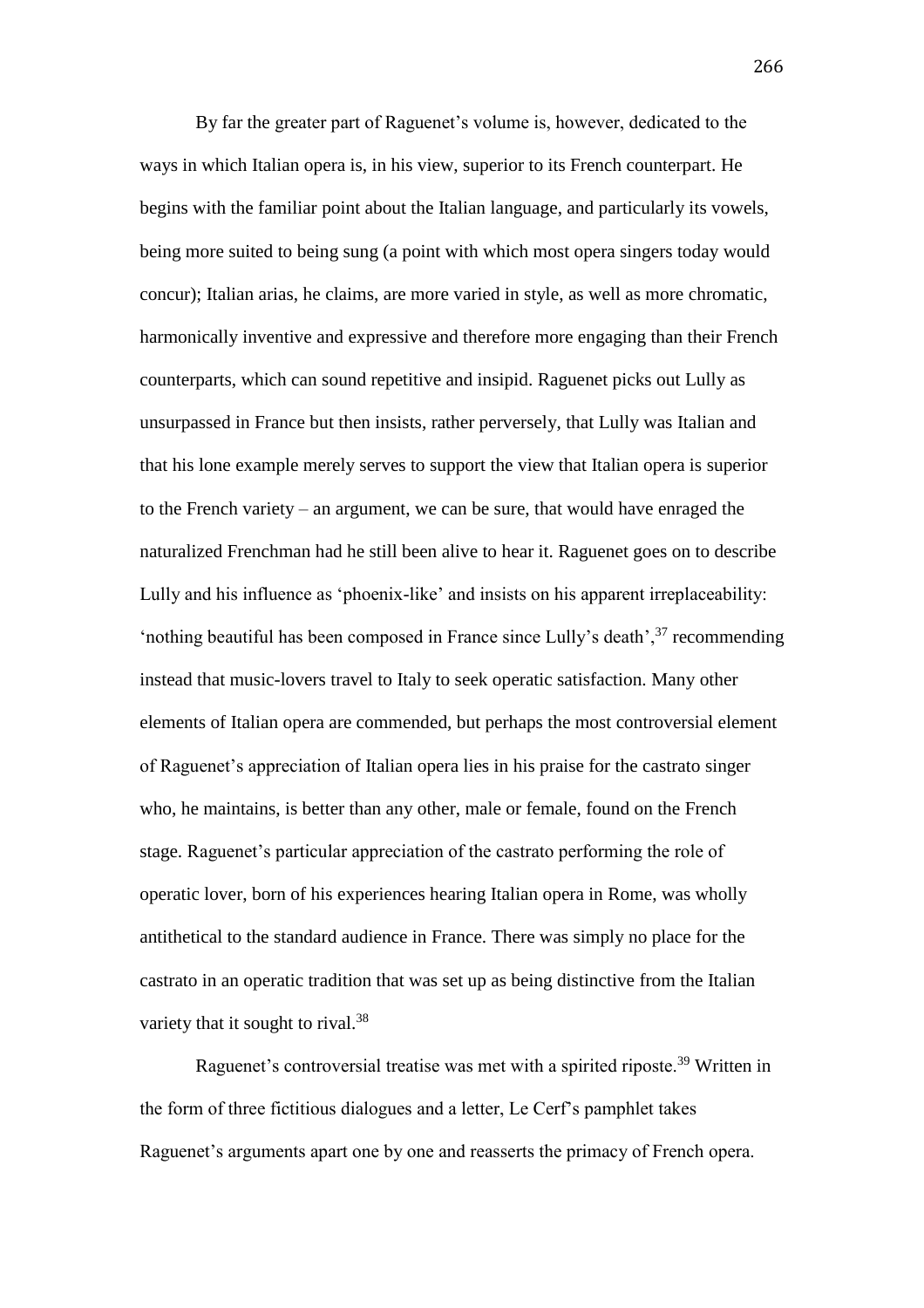This in turn prompted Raguenet to write his *Défense du Paralèle des Italiens et des François, en ce qui regarde la musique et les opéra*, published in Paris by Barbin a year later. Although some time is spent debating whether or not it matters that Lully (or Lulli) was Italian born and the respective skills of Italian and French musicians, the substance of the debate between the two men is aesthetic. French opera is defended on the grounds of good taste, simplicity and naturalness in contrast with the excesses of Italian opera (or, viewed from the opposing side, Italian opera is praised on the grounds of diversity and interest, in contrast with the uniformity and monotony of French opera). As Le Cerf had put it, 'on the one hand naturalness and simplicity, on the other affectation and excess; here, authenticity embellished with good judgment; there, falseness masked by a thousand refinements and laden with the excesses of a monstrous science'.<sup>40</sup> He likens the opposition to the recent Quarrel of the Ancients and Moderns, although this musical quarrel was to acquire a name of its own later in the eighteenth century: the 'Querelle des bouffons' of the 1750s.

The matter of royal involvement is not, however, entirely absent from the discussion. On the question of Italian-style opera appearing in France, Raguenet writes revealingly in his *Défense du Paralèle* about one of the most prominent supporters in France of Italian music, referring to 'one of our princes who, out of respect, will remain anonymous' and about whom he comments 'he is one of the most knowledgeable people around; nobody respects the fine arts more than he does and his open appreciation of Italian music is an argument in favour of this type of music'.<sup>41</sup> The mystery prince may be the Dauphin, or, perhaps, given the emphasis on his knowledge and appreciation of the fine arts, the future regent, Philippe II, duc d'Orléans. Either way, the fact that Raguenet can legitimately harness the support of a close relative of the king to bolster his own pro-Italian viewpoint is particularly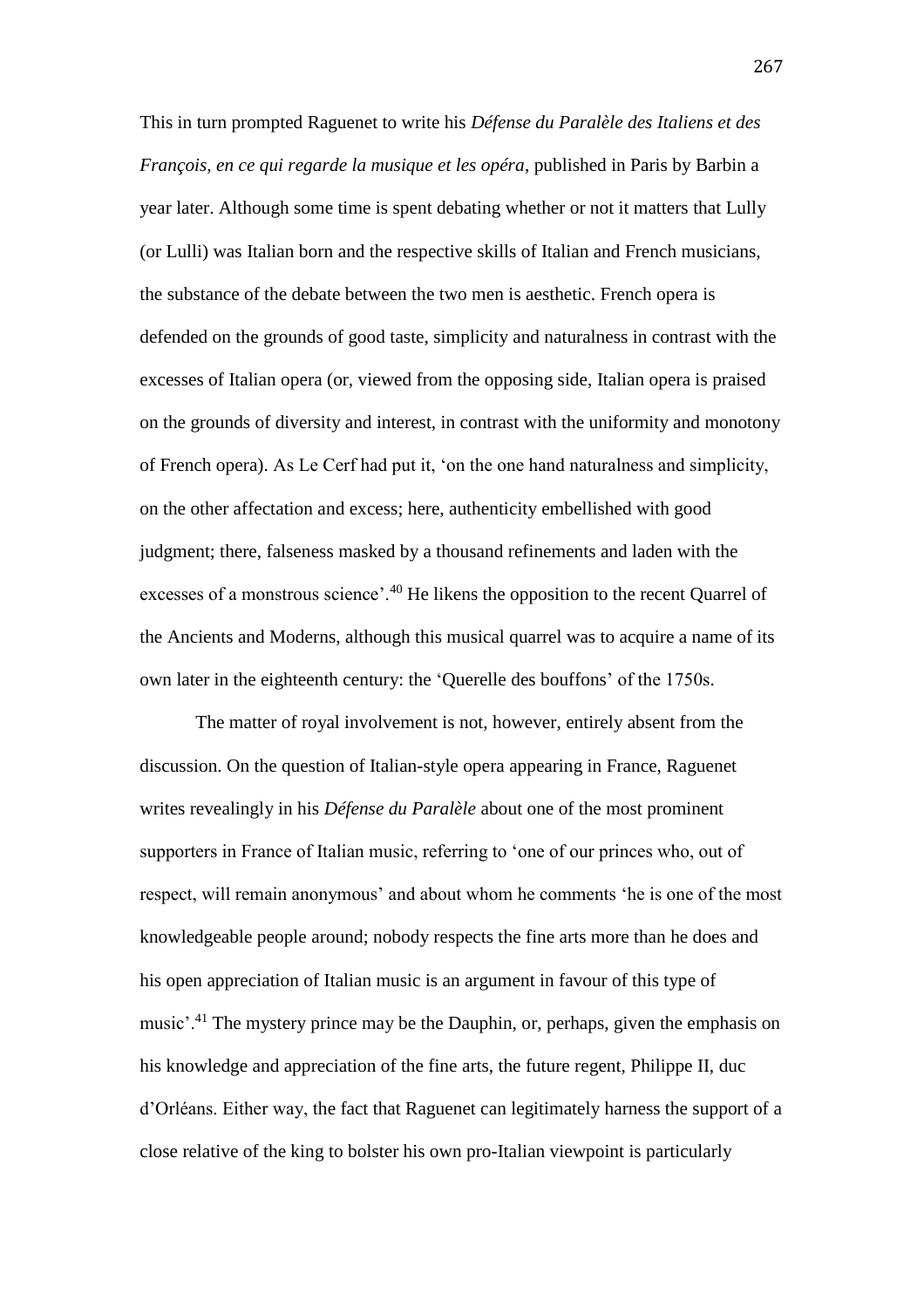rhetorically effective because it draws on the supposed links between French opera and the French monarchy. If Le Cerf can accuse him of poor taste, it is more difficult to accuse Raguenet *ergo* of betraying France when at least one prominent member of the French royal family shares his penchant for the Italian style.

This, perhaps, is the crux of the matter. The pleasure-seeking Dauphin was, until his death in 1711, evidently more in tune than his ailing father with French operatic tastes in the third reign, and the king's neglect of the genre was compounded by his son's interest in it. Louis XIV's longevity allowed the Lullian operatic model to endure, mostly in the form of revivals that were increasingly remote from their original performance context, but also with some new *tragédies en musique*, just as his son's personal tastes allowed new 'French' forms to develop as well. Somewhat surprisingly, perhaps, the tradition of including some kind of prologue in the *tragédie en musique* persisted right up until Rameau's *Zoroastre* (1749), although its efficacy as a form of encomium in the third reign became increasingly questionable and prologues frequently focussed on other matters such as aesthetics. Saint-Simon records how in 1712 the abbé Servien attended the performance of an opera whose prologue featured 'an excessively laudatory refrain in praise of the king that was repeated several times over'; the abbé apparently inverted the kingly praise 'and began to sing loudly in a most ridiculous fashion'.<sup>42</sup> His intervention was, we are told, met with laughter and applause from the audience members before the abbé was briefly exiled from Paris. When he parodied the kingly praise in the prologue to another opera in 1714, Servien's quip was taken up and applauded by the audience in the parterre, but on this occasion he was sent to prison in Vincennes.<sup>43</sup> Even allowing for the fact that Saint-Simon was famously opposed to Louis XIV, his account reminds us of at least two key points: firstly, that it was increasingly difficult in the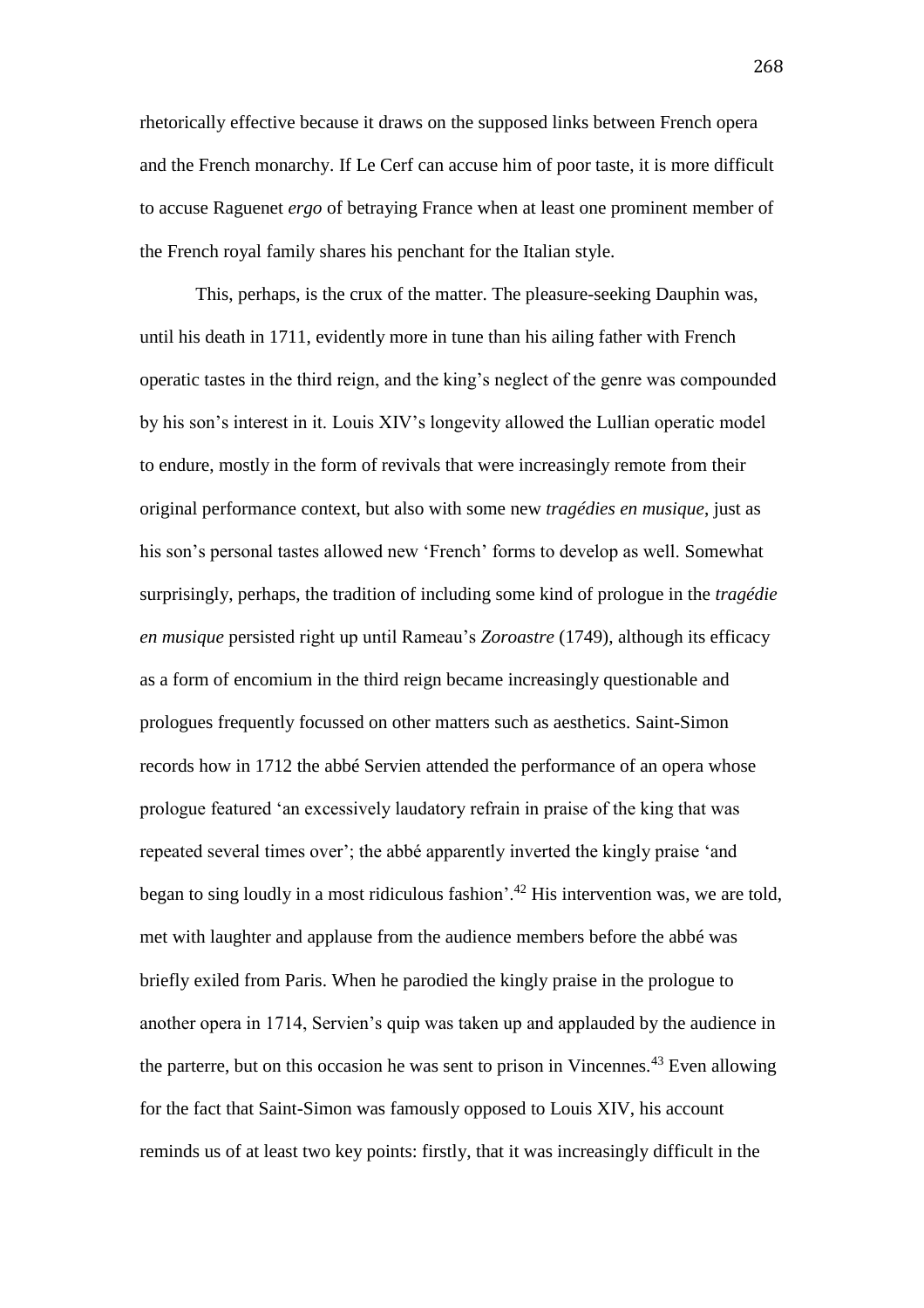third reign to control audience response – the monarchy was already losing its grip over the public sphere in Paris – and secondly, that opera was still in some fundamental way political.

If the *tragédie en musique* outlived its usefulness to the king in the third reign, it is also the case that the king outlived his direct usefulness to the genre of French opera, which continued to explore new paths more or less independently of him.<sup>44</sup> Louis XIV of course also outlived his son, the Grand Dauphin, and his grandson, the duc de Bourgogne, who died in 1712. It is surely revealing that one of the first acts of Philippe d'Orléans when he took over as regent in 1715 was to summon a troupe of Italian actors to France. The troupe, led by Luigi Riccoboni made its French debut in May 1716. Meanwhile, having been snubbed by Louis XIV, the Italianate Campra now found himself much closer to royal power by virtue of his association with Philippe d'Orléans who finally made him *sous-maître* at the Chapelle Royale in 1722. We began this chapter with one of the great ironies of operatic history, namely that French opera was founded by Italian-born Lully. Let us close with another: that French opera as an institution founded under Louis XIV survived the French Revolution more than a century later owing both to its hybrid status as a royal and public genre and to the undeniable position it occupied as a beacon of French culture.<sup>45</sup> This in turn sheds light back on the paradox of how opera fared during the third reign, when the Lullian model was simultaneously contested and consolidated. Its vexed status in fact allowed the *tragédie en musique* to shift from being a contemporary political genre, with all the precariousness that this entailed, into a more comfortably classic one whose place in posterity was now secure.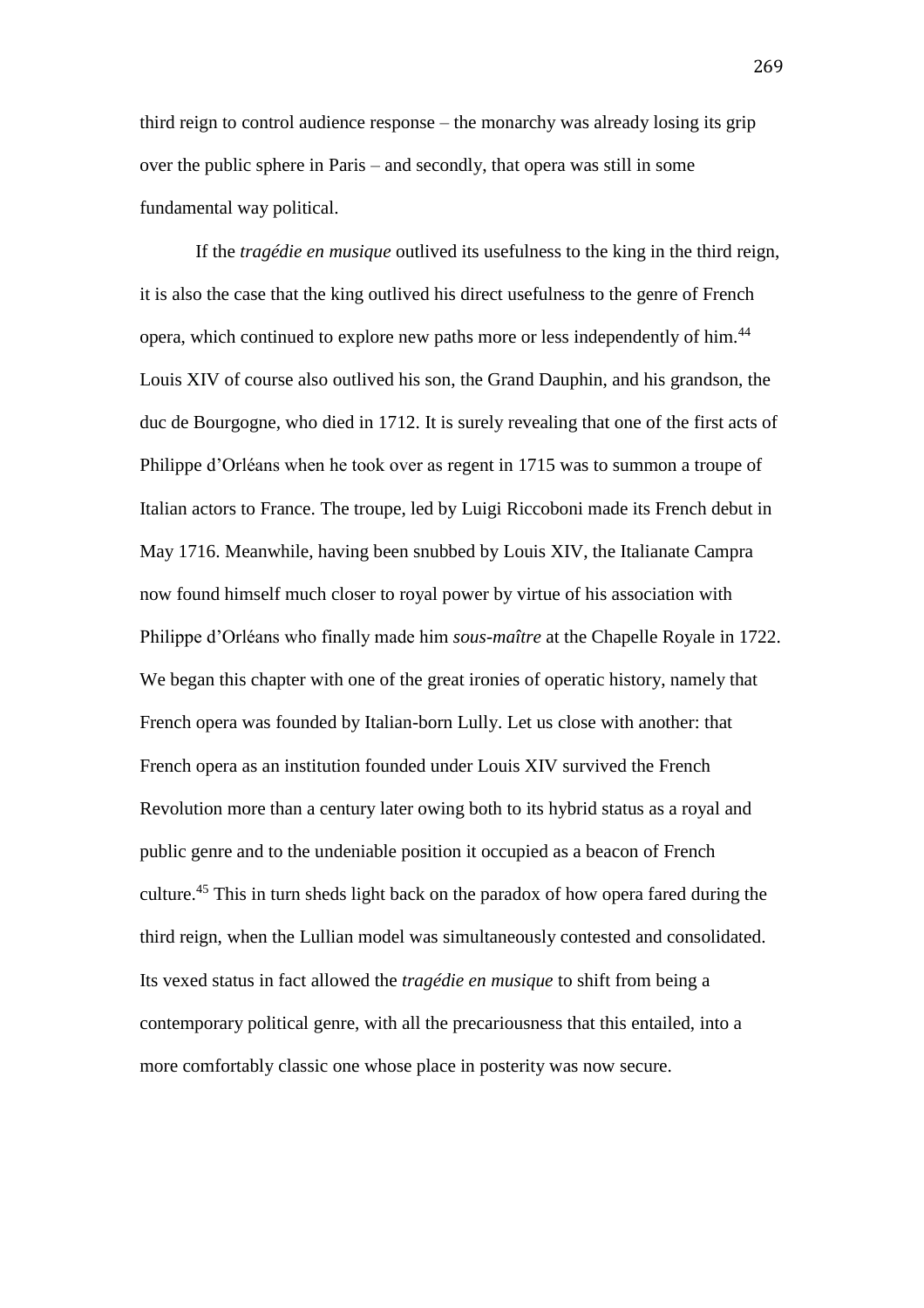<sup>1</sup> *Pomone opera, ou representation en musique* (Paris, 1671). This phrasing echoes that of the Letters Patent drawn up in 1669 when the Académie was first established. All English translations in this chapter are my own.

 $\overline{a}$ 

<sup>2</sup> See, among others, L. Roscow, 'How eighteenth-century Parisians heard Lully's operas: the Case of *Armide*'s fourth Act', in J.H. Heyer (ed.), *Jean-Baptiste Lully and the Music of the French Baroque: Essays in Honor of James R. Anthony* (Cambridge, 1989), pp. 213–38.

<sup>3</sup> While some of Lully's early operas featured the occasional comic scene or character, including the cross-cast nurse in *Cadmus et Hermione* (1673) and the cheerful Charon in *Alceste* (1674), these elements disappeared from subsequent operas.

<sup>4</sup> See J. Prest, 'The Problem of Praise and the First Prologue to *Le Malade imaginaire*', *Seventeenth Century French Studies* 23 (2001), pp. 131–41.

<sup>5</sup> The third reign appears to have witnessed both the first performance of a French opera with a libretto written by a female author and the first performance of a French opera by a female composer. These are, respectively, Henri Desmarets' *Didon* (libretto by Louise-Geneviève de Saintonge) in 1693 and the *tragédie en musique*, *Céphale et Procris* by Elisabeth Jaquet de La Guerre in 1694.

<sup>6</sup> A handful of individuals have recently given the prologue welcome attention. These include F. Escal, 'Fonctions et évolution du prologue d'opéra', in *Le Livret malgré lui: actes du colloque du Groupe de recherche sur les rapports musique-texte (GRMT)* (Paris, 1992), pp. 31–44; G. Burgess, 'Revisiting *Atys*: Reflections on Les Arts Florissants' production', *Early Music* 34 (2006), pp. 465–78 ; and R. Harris-Warrick, 'Le Prologue de Lully à Rameau', in S. Serre and M. Noiray (eds), *Le Répertoire de* 

*l'Opéra de Paris (1671–2009): analyse et interprétation* (Paris, 2011), pp. 199–212.

<sup>7</sup> *L'Opéra baroque et la scène moderne* (Paris, 2000), p. 348.

<sup>8</sup> Another key difference was the fact that Lully's operas ended happily – something that may not be unrelated to the thrust of the prologue and the invitation to the audience to think about contemporary events alongside historical and mythological ones.

<sup>9</sup> For more on these allusions, see A. Niderst, 'L'Actualité politique dans l'opéra français à la fin du règne de Louis XIV 1686–1715', in *Regards sur l'opéra: du* Ballet comique de la Reine *à l'opéra de Pékin* (Paris, 1976), pp. 187–212.

<sup>10</sup> 'Revisiting *Atys*', p. 466. Deshoulières, following Escal, has also likened the prologue to a literary *envoi* or *dédicace* in a published book: see *L'Opéra baroque*, p. 346.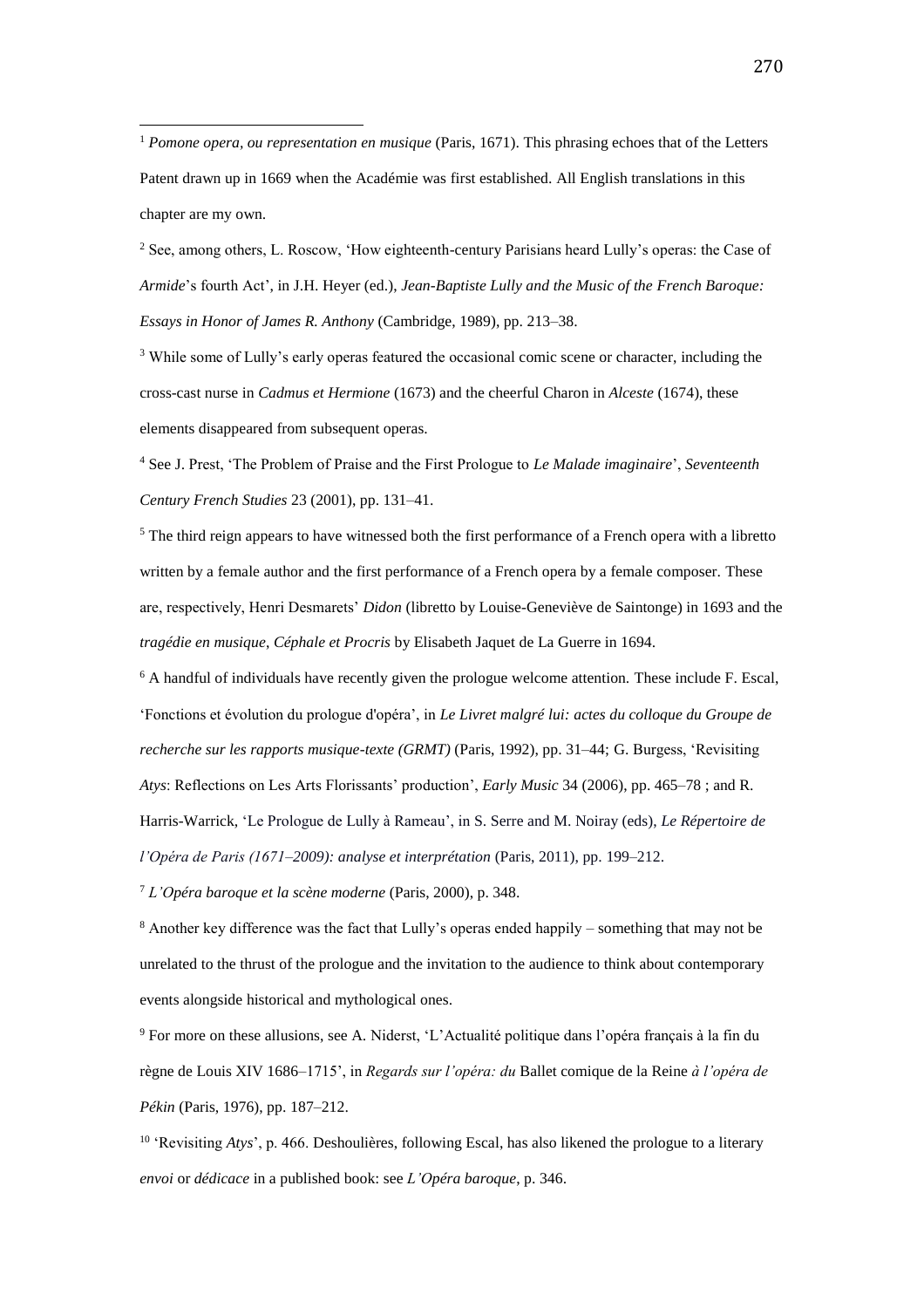<sup>11</sup> M. Couvreur, *Jean-Baptiste Lully: musique et dramaturgie au service du prince* (Paris, 1992), p.

325. On the specific dangers of Louis XIV exposing his mortal body when performing in court ballets, see J. Prest, 'Conflicting Signals: Images of Louis XIV in Benserade's Ballets', in S. Alyn Stacey and V. Desnain (eds), *Culture and Conflict in Seventeenth-Century France and Ireland* (Dublin, 2004), pp. 227–41.

<sup>12</sup> B. Norman, *Touched by the Graces: the Libretti of Philippe Quinault in the Context of French Classicism* (Birmingham, AL, 2001), p. 53.

<sup>13</sup> The libretto for *Bellerophon* was not by Quinault, who was in disgrace (see fn19), but by Thomas Corneille and Fontenelle.

<sup>14</sup> J. de La Gorce, *Jean-Baptiste Lully* (Paris, 2002), p. 685.

 $\overline{a}$ 

<sup>15</sup> 'Au milieu du repos qu'il assure aux humains, /Il fait tomber sous ses puissantes mains / Un monstre qu'on a cru si longtemps invincible.' Philippe Quinault, *Livrets d'opéra*, ed. by Buford Norman (Toulouse, 1999), vol. 2, p. 252.

<sup>16</sup> See, among other examples, *Le Mercure galant* (February 1686), part II, p. 99.

<sup>17</sup> Jean-Baptiste Lully, *Armide, tragédie* (Paris, 1686), [n.p.].

<sup>18</sup> For a thoughtful and thought-provoking reading of *Armide*, see T. Downing, 'Opera, Dispossession, and the Sublime: the Case of *Armide*', *Theatre Journal* 49 (1997), pp. 168–88.

<sup>19</sup> Moreover, Lully and Quinault's opera, *Isis*, had provoked a scandal in 1677 when it was interpreted

by some as an allegory for the king's love affairs, depicting Madame de Montespan as the jealous Juno.

As a result, Quinault spent two years in disgrace and Lully was obliged to work with other librettists.

<sup>20</sup> *The Triumph of Pleasure: Louis XIV and the Politics of Spectacle* (Chicago, 2008), p. 134.

 $21$  Some audience members may even have recalled that in 1664 the adulterous king had performed the role of Renaud in the *Ballet des amours déguisés*.

<sup>22</sup> Another Lully opera written to a libretto by Campistron, *Achille et Polixène*, remained incomplete on Lully's death and was finished by his student and secretary, Collasse.

<sup>23</sup> *Acis et Galatée, pastoral héroïque en musique* (Paris, 1690), [n.p.].

<sup>24</sup> See Cowart, *Triumph*, p. 142.

<sup>25</sup> *Armide* was revived five times during the third reign (in 1688, 1692, 1697, 1703, 1713–14).

<sup>26</sup> The fascinating phenomenon of the operatic parody falls beyond the scope of the present chapter,

which is concerned with mainstream opera. For more information on operatic parodies during the third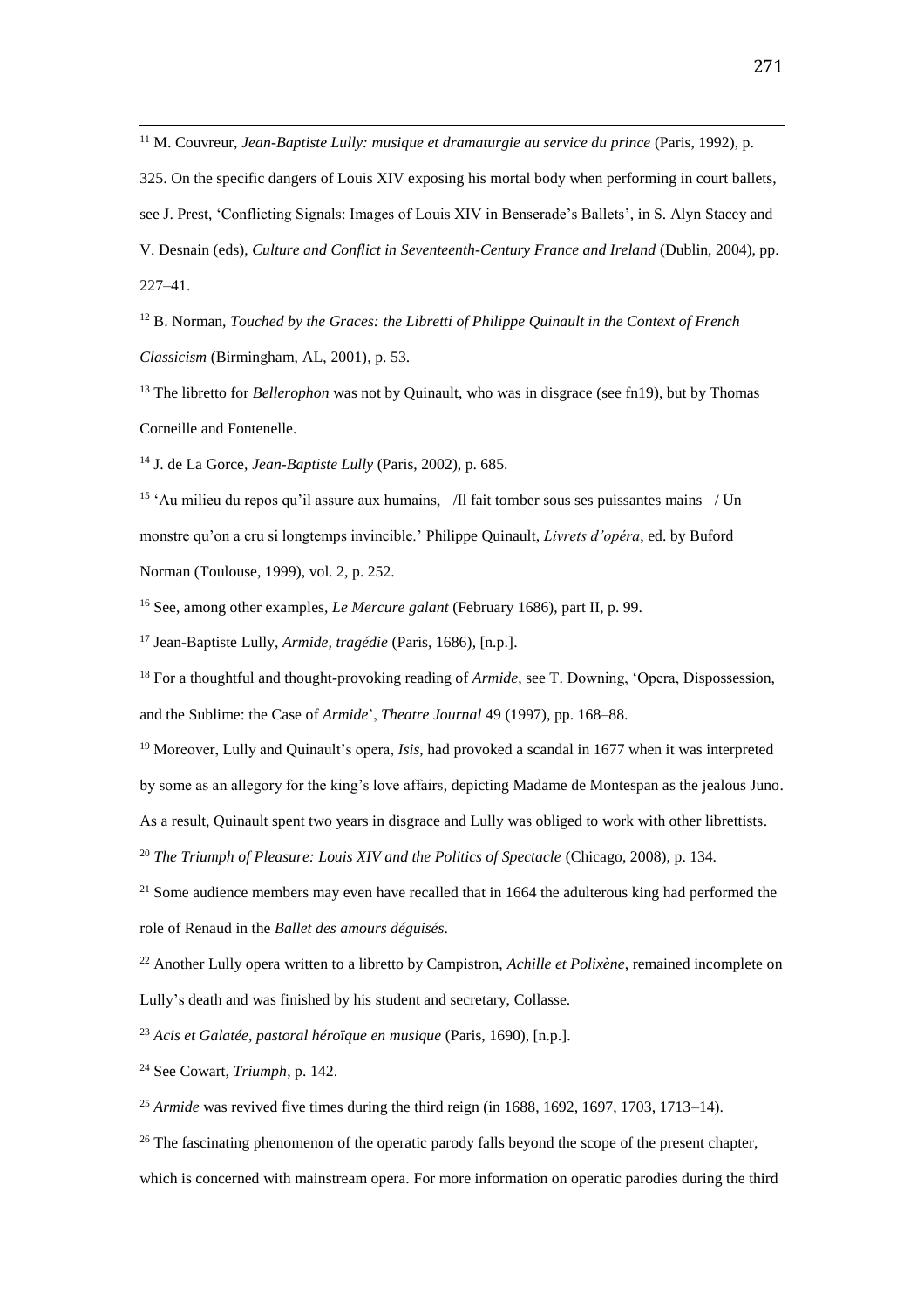reign, see Cowart, *Triumph*, pp. 150–5; and C. Gordon-Seifert, 'Heroism Undone: the Erotic

Manuscript Parodies of Jean-Baptiste Lully's *Tragédies en Musique*', in L. Austern (ed.), *Music, Sensation, and Sensuality* (New York, 2002), pp. 137–66.

<sup>27</sup> G. Cowart, 'Carnival in Venice or Protest in Paris? Louis XIV and the Politics of Subversion at the

Paris Opera', *Journal of the American Musicological Society* 54 (2001), p. 275. See also Cowart,

*Triumph*, p. 146.

 $\overline{a}$ 

<sup>28</sup> See D. Fader, 'The "Cabale du Dauphin," Campra and Italian comedy: the Courtly Politics of French Musical Patronage around 1700', *Music & Letters* 86 (2005), pp. 380–413.

<sup>29</sup> *Le Carnaval de Venise, ballet* (Paris, 1699), [n.p.].

<sup>30</sup> 'Mille exploits éclatants consacrent sa mémoire.'

<sup>31</sup> Cowart has even suggested that it also satirizes roles taken by Louis XIV in the court ballet *Le Carnaval, mascarade royale* (1668): see *Triumph*, pp. 202–07.

<sup>32</sup> Cowart, *Triumph*, p. 204.

<sup>33</sup> According to La Gorce (pp. 255–6), the only fully-fledged Italian opera performed in France between 1662 and 1752 was Paolo Lorenzani's *Nicandro e Fileno*, performed at Fontainebleau in 1681.

<sup>34</sup> Cowart, *Triumph*, p. 204.

<sup>35</sup> François Raguenet, *Paralèle des Italiens et des François, en ce qui regarde la musique et les opéra* (Paris, 1702), p. 2.

<sup>36</sup> Raguenet, *Paralèle*, p. 7.

<sup>37</sup> 'Il ne se fait plus rien de beau en France depuis la mort de Lully.' Raguenet, *Paralèle*, p. 67.

<sup>38</sup> For more information about French attitudes towards the castrato, see J. Prest, 'On Stage, in Chapel and in the Bedroom: French Responses to the Italian Castrato', *Seventeenth Century French Studies* 32 (2010), pp. 154–66.

<sup>39</sup> J.-L. Le Cerf de La Viéville, *Comparaison de la musique italienne et de la musique française*  (Brussels, 1704).

<sup>40</sup> La Viéville, p. 183.

<sup>41</sup> 'Un de nos Princes que je ne nomme pas ici par respect. C'est un des plus savans que nous ayons; personne ne fait plus d'honneur que lui aux beaux Arts; & son goût déclaré pour la Musique Italienne est un préjugé en faveur de cette Musique.' Raguenet, *Défense*, p. 51.